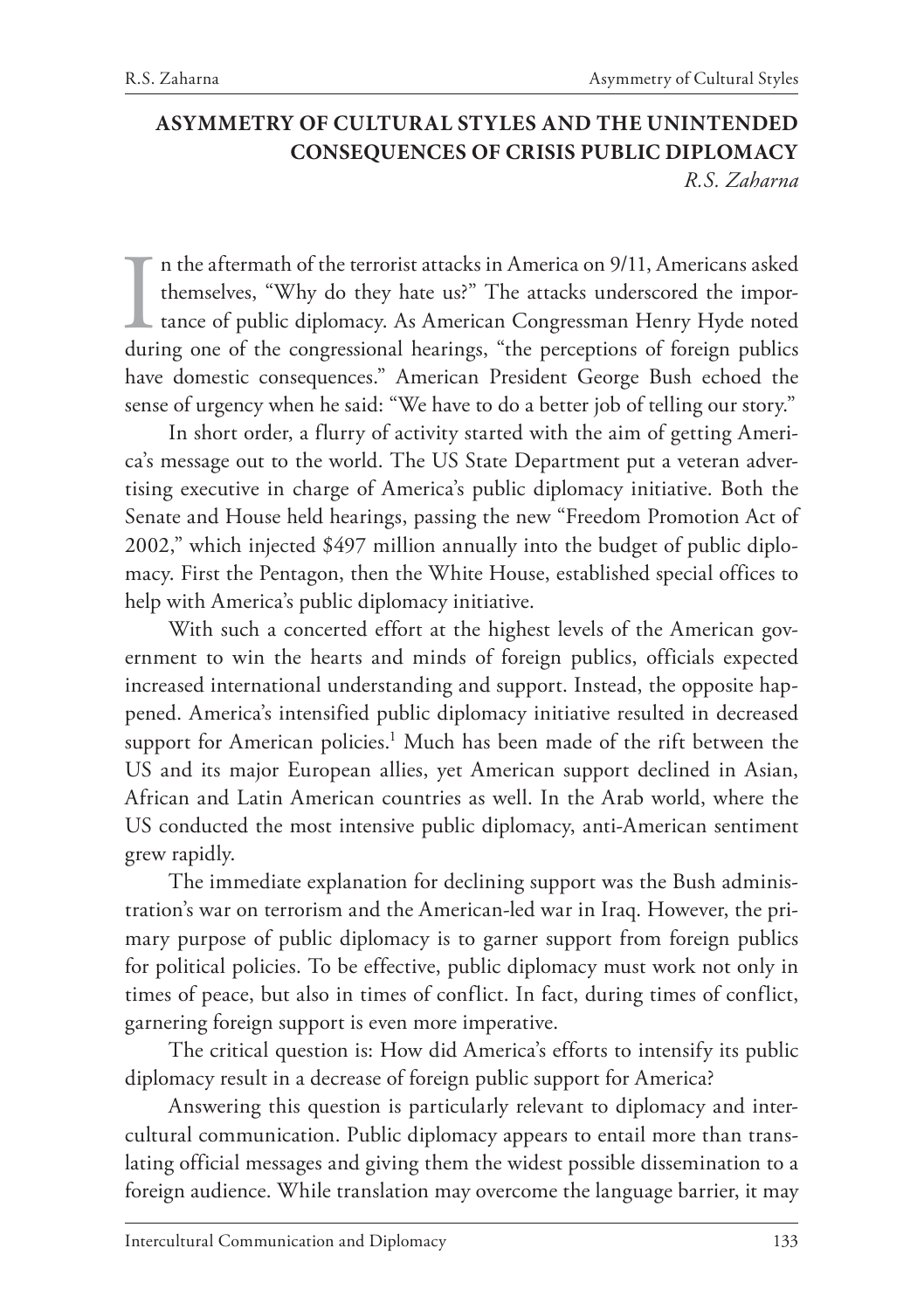not overcome the cultural barrier. Just as culture shapes the communication of a people, it appears that culture shapes the public diplomacy of a nation.

Many of the American public diplomacy initiatives reflect a uniquely American cultural style of communication, public relations and advertising. Although the American style resonated positively with the American public, it resonated negatively with foreign publics. This difference in perception would not be a problem if it were possible to segment audiences. However, today's global media and technology have made public diplomacy an open communication forum; one can no longer segment the domestic public from foreign publics.

Thus, in addition to crossing the language hurdle, it appears equally critical that effective public diplomacy bridge different cultural styles so that a nation's public diplomacy positively resonates with foreign publics as well as with one's domestic public. If a nation does not address the asymmetry of cultural styles, its public diplomacy efforts may inadvertently magnify differences between the domestic and foreign publics and amplify international tensions.

This appears to be what happened with recent American public diplomacy. The more America intensified its efforts – relying exclusively on American-style public diplomacy – the wider the gap became between the domestic and foreign publics. Instead of increased understanding and support, there was increased misunderstanding and tension. Instead of achieving greater international unity, divisions grew and America became increasingly isolated within the international community. None of this was intended. This opposite result, based on asymmetry of cultural styles of public diplomacy, is the unintended consequence of crisis public diplomacy.

The purpose of this paper is to explore this issue. The first section contrasts the American cultural communication style with other styles. The second section identifies the cultural features of an American style of public diplomacy that resonate positively with the American public, yet negatively with foreign publics. The concluding section explores how an asymmetry of cultural styles can produce the unintended consequences of crisis public diplomacy.

## **The American Style of Communication**

Scholars have distinguished cultures in several ways. This section briefly highlights some of the salient features of the American cultural style of communication.<sup>2</sup> Although America is rapidly becoming a more multicultural society, the cultural features mentioned here characterise communication patterns still prominent in the American media and society.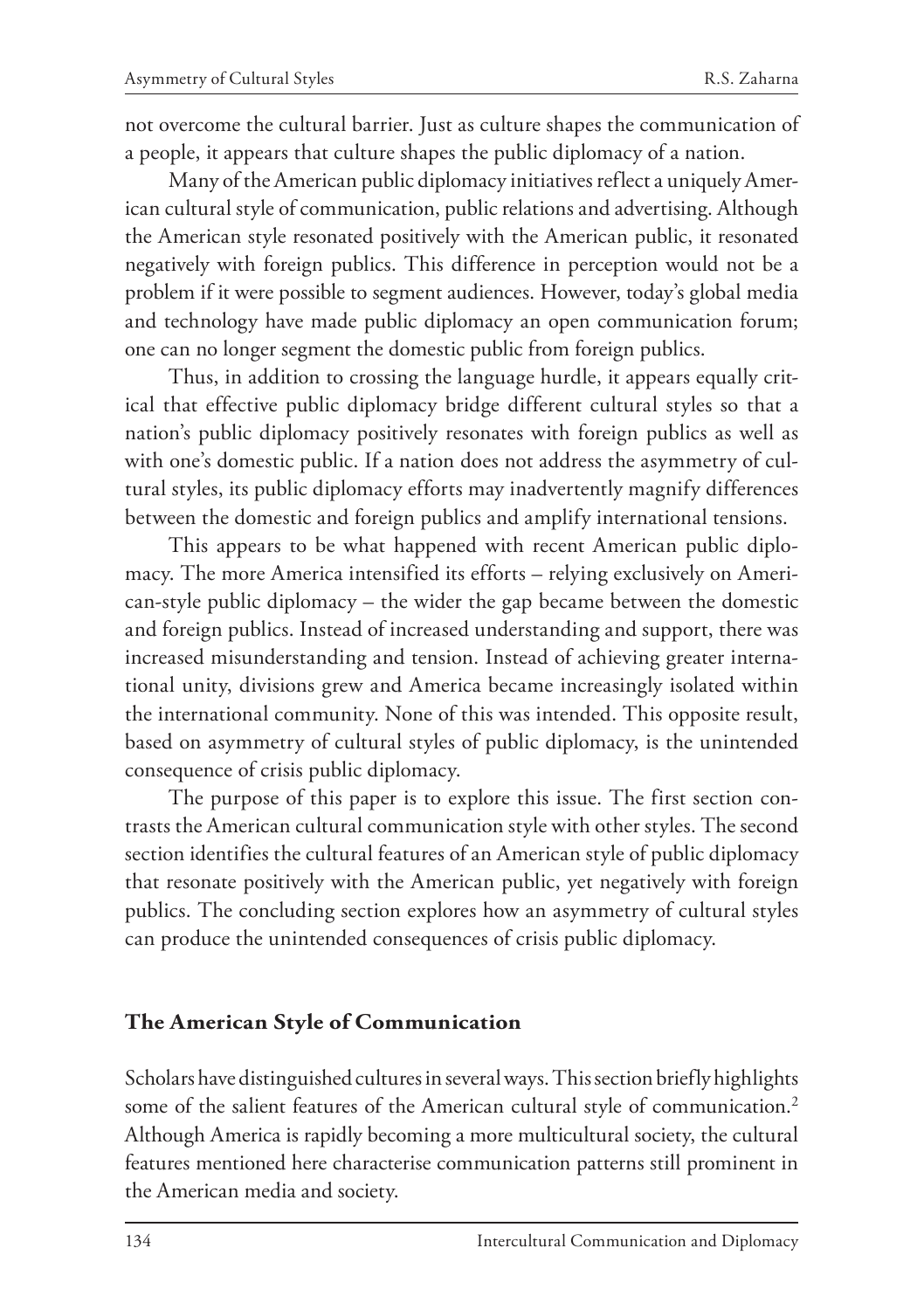## *Low-Context and High-Context Cultures*

Anthropologist Edward T. Hall, sometimes referred to as the "father of intercultural communication," characterised American culture as "low-context."3 He distinguished low and high context cultures by the amount of meaning imbedded in the code versus the context. Low-context cultures tend to place more meaning in the language use or message itself and very little meaning in the context. For this reason, communication tends to be specific, explicit, and analytical.4 Chen and Starosta pointed out that low-context cultures tend to use a direct verbal-expression style; people tend to directly express their opinions and intend to persuade others to accept their viewpoints.<sup>5</sup> In analysing messages, low-context cultures tend to focus on what was said in the words and phrasing.

In contrast, cultures found throughout Asia, Africa, Latin America and the Arab world have a more high-context communication style. In speaking of high-context cultures, Hall states, "most of the information is either in the physical context or internalised in the person, while very little is in the coded, explicit, transmitted part of the message."6 For high-context cultures, what was said cannot be understood by the words alone; one has to look at who said it, when they said it, where they said it, how they said it, the circumstances in which they said it, and to whom they said it. Each variable helps define the overall meaning of the communication event. Thus, in high-context exchanges, much of the "burden of meaning" appears to fall on the listener. In low-context cultures, the burden of meaning falls on the speaker to convey accurately and thoroughly through the message.

# *Monochronic and Polychronic Cultures*

Hall also spoke of the American culture as monochronic in terms of its view and use of the concept of time. As the term suggests, monochronic cultures focus on one thing at a time. In this regard, Americans tend to view time as linear ("spread out across time," "the time line" or "time frame"). Being punctual, scheduling and planning tasks to match time frames are valued behaviours. Americans view time as a commodity ("time is money") that can be bought ("buying time"), spent ("spending time") or wasted ("wasting time"). Although time is technically an abstract phenomenon, in the monochronic view it becomes a concrete reality. One of the most outstanding features of a monochronic culture is that because time is so concrete and segmented, people prefer to do "one thing at a time." Monochronic cultures view trying to do too many things at one time as chaotic.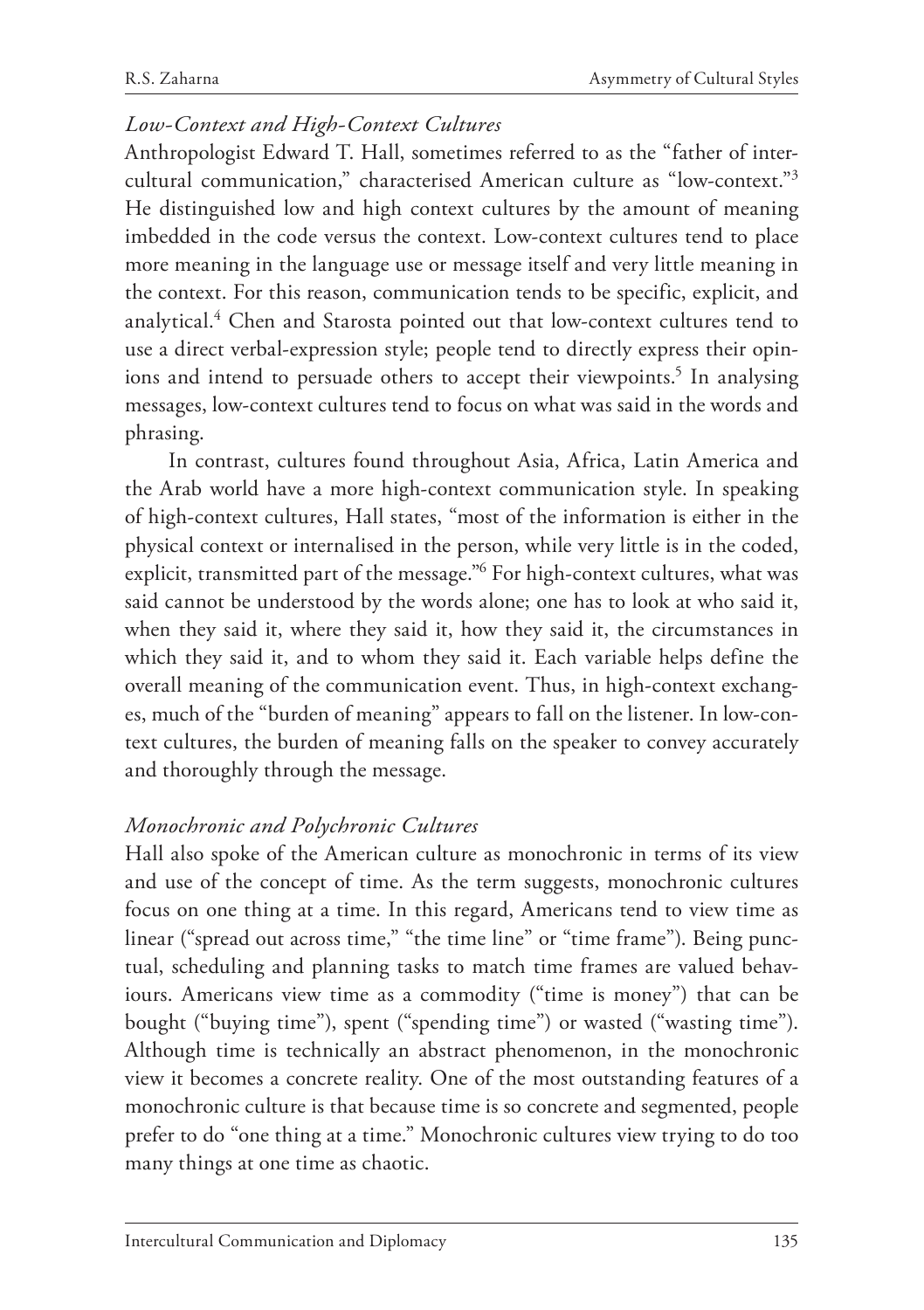Polychronic cultures have a non-linear view of time as circular or cyclical in nature ("what goes around, comes around," "life is a circle"). Thus, what passes can reoccur later. Punctuality and scheduling occur, but rarely with the ardent fervour found in monochronic cultures. Schedules are not "etched in stone" but, rather, are loose as a matter of cultural habit instead of personal habit. People from polychronic cultures, as the prefix "poly-" suggests, find little difficulty doing many things at one time and often will meet with several different people - each with different agendas - at the same time. Because time is not linear or segmented, matching specific activities with specific time frames is not necessary. Times and activities are fluid.

#### *Direct and Indirect Communication*

David Levine spoke of the American cultural preference for direct communication.7 "Direct communication works to strip language of its expressive overtones and suggestive allusions," Levine said. "It aims for the precise representation of fact, technique, or expectation."8 The direct style of Americans is evident in many common expressions such as "Say what you mean," "Don't beat around the bush," and "Get to the point."9 The direct verbal communication style strives for emotional neutrality or objectivity. Openness and clarity are valued.

The indirect style of other cultures deliberately uses affect and ambiguity to create subtle nuances among messages and meaning. As Levine noted, indirect communication "can provide a superb means for conveying affect. By alluding to shared experiences and sentiments, verbal associations can express and evoke a wealth of affective responses."10 In cultures where "saving face" is important, one's skill is not in how directly one can state criticism, but rather in how cleverly one can disguise it.

## *Linear and Non-linear Thought Patterns*

Anthropologist Dorothy Lee spoke of how different cultures support different thought patterns: linear and non-linear.<sup>11</sup> Carley Dodd characterised American culture as having a linear thought pattern.<sup>12</sup> As members of a linear culture, Americans tend to stress beginnings and ends of events, to prefer unitary themes, and to rely heavily on empirical evidence. They tend to present points sequentially and to follow an underlying organisational structure. For example, this article, with its introduction, body and conclusion, is very much in keeping with the linear progression of ideas. The use of subheadings further illustrates the practice of segmenting the whole into parts and then reconnecting them sequentially, following what is culturally defined as a "logical order."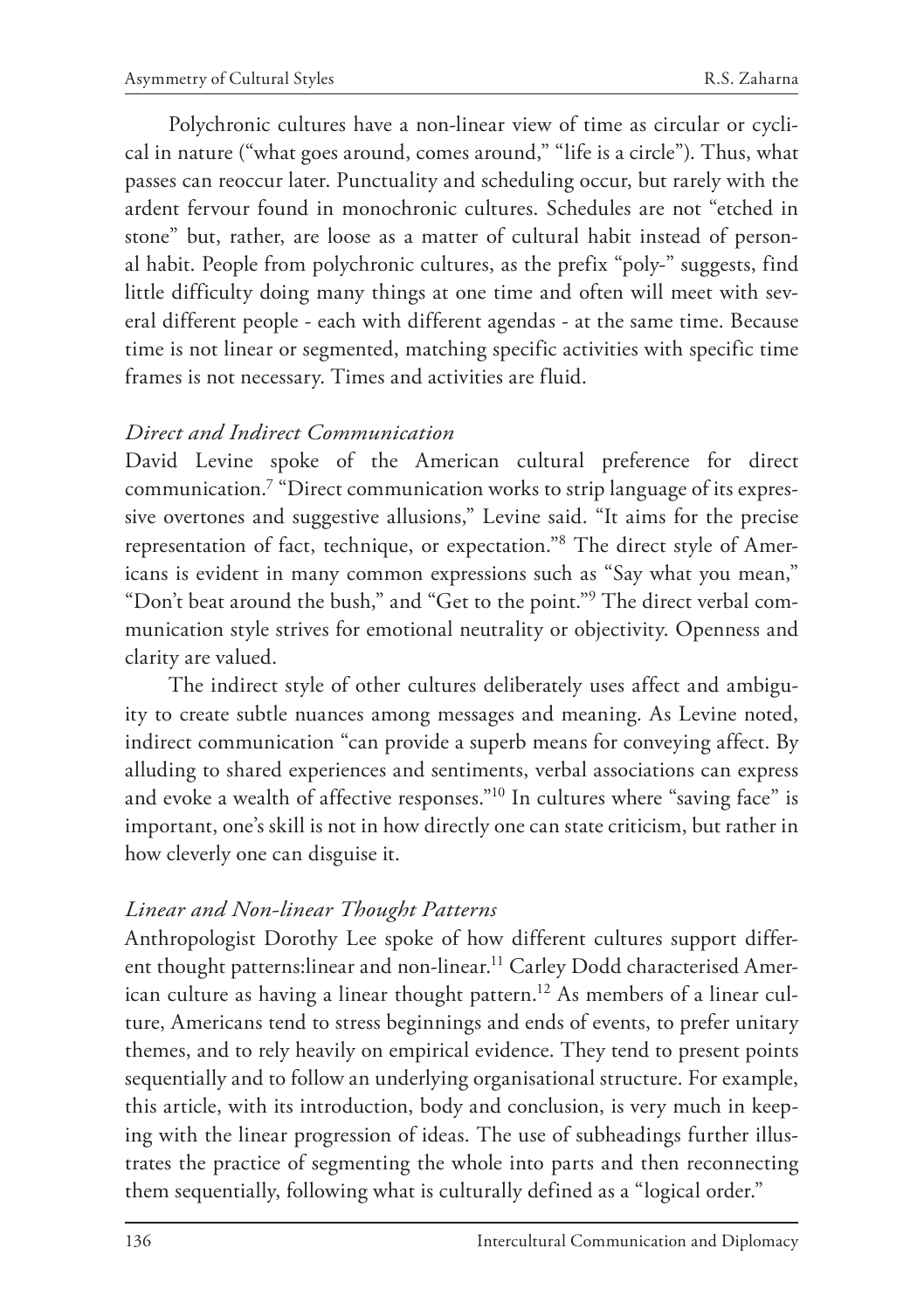Non-linear cultures, says Dodd, are characterised by the "simultaneous bombardment and processing of a variety of stimuli so that people think in images, not just words."13 The non-linear thought framework typically has multiple themes, is expressed in oral terms and heightened by nonverbal communication. The visual/aural medium of television, with its simultaneous bombardment of the viewer with multiple messages, is analogous to communication in non-linear cultures, whereas the linear pattern of written texts is more representative of linear cultures. People comfortable with the non-linear style move easily between ambiguity and fluid metaphors to create meaningful associations. For them, to separate the parts from the whole is to lose the meaning and emotional resonance of the communication experience. From the linear perspective, the idea of multiple themes without an ordered pattern or underlying structure is perceived as illogical or disorganised.

# *Literate and Oral/Aural Cultures*

The American culture also reflects many features common to print or literate cultures as opposed to oral/aural cultures. Literate dominant cultures tend to place a higher premium on accuracy and precision in a message than on symbolism and emotional resonance.<sup>14</sup> The focus on accuracy may relate to the historical purpose of the written word - to record, preserve, and transmit information over time and space. Literate societies also favour evidence, reasoning and analysis over what their members view as a less rational, more intuitive approach. This contrasts with the logic of oral cultures, where a single anecdote can constitute adequate evidence for a conclusion and a specific person or act can embody the beliefs and ideals of the entire community.15

In oral cultures, a greater interplay occurs between the audience, speaker and message. In the tradition of Cicero, the speech should be "agreeable to the ear."16 Aural ornaments such as formulas, humour, exaggeration, parallelism, phonological elaboration, special vocabulary, puns, metaphor and hedges are critical.17 Style overrides substance; an oral message may be valued more for its affective power to link an audience than for its cognitive merits. Such lapse in substance, however, is rarely a problem because the audience actively participates with the speaker to construct the meaning. Speakers strive for an emotional and participatory response from their audience.<sup>18</sup> The audience, in turn, helps fill in the meaning. As Henle noted, auditors will "go to considerable lengths to make sense of an oral message."19 Similarly, Gold states, "the audience cooperates with the speaker by trying to understand the meaning or 'gist' rather than the actual content."<sup>20</sup> Thus, the audience, not just the speaker, works to create the meaning of the message.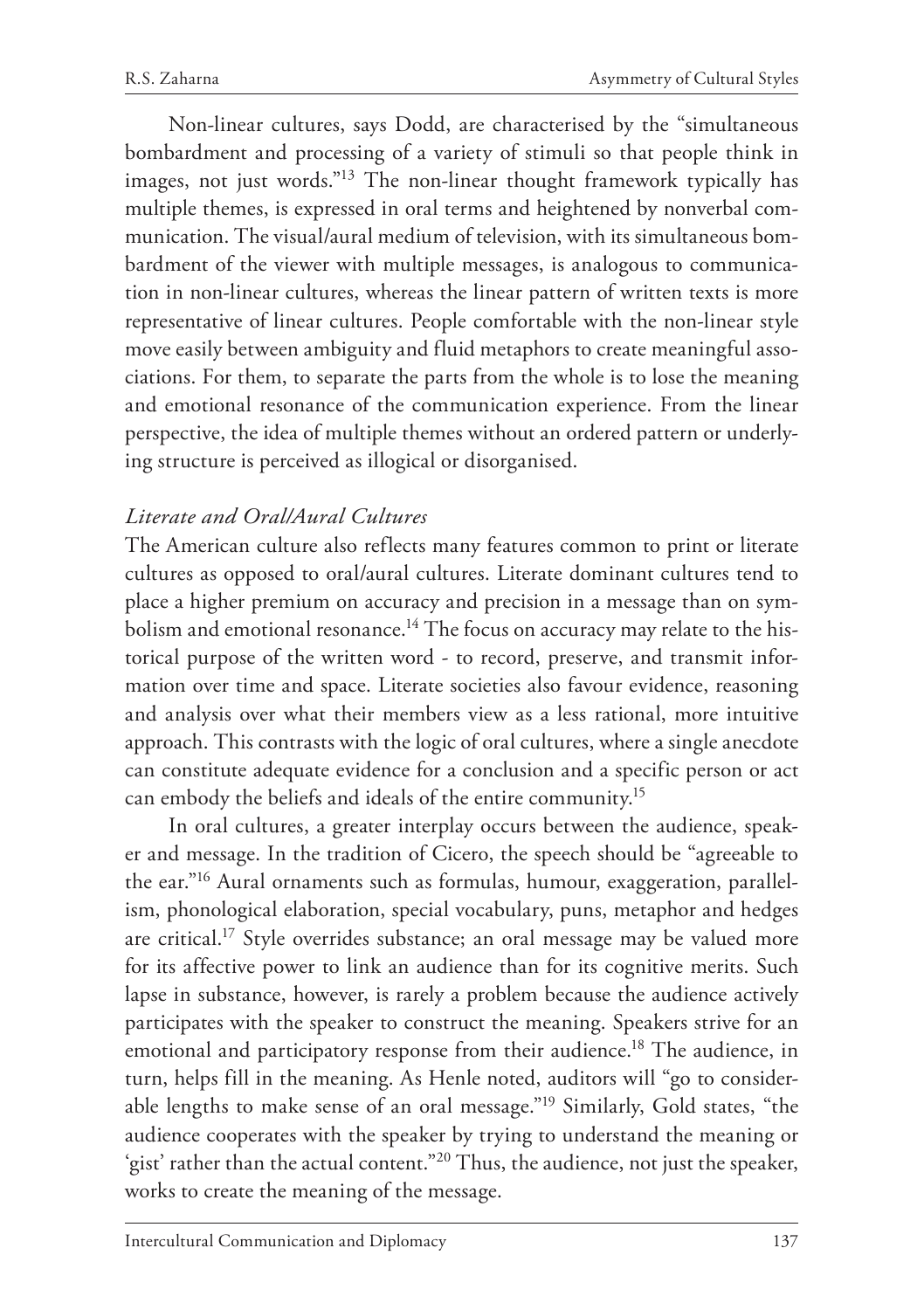## *Individualist and Collectivist Cultures*

Triandis, Brislin and Hui discussed the differences between collectivist and individualist cultures, characterising the American culture as individualist.<sup>21</sup> Individualist cultures value the goals of the individual over group or collective goals. In individualist cultures, a person tends to look primarily after his own interests or that of his immediate nuclear family. Personal accomplishments are important and individuals will take advantage of opportunities for advancement even if it means sacrificing personal relations. Group cohesion, without expressed consent, is often negatively interpreted as group pressure that impinges on the individual freedom. As Triandis et al. noted, individualist cultures tend to prefer horizontal (peer) relationships to vertical (superior-subordinate) relationships. Also, relationships tend to be utilitarian-based; individuals must perceive some benefit to "joining" or gaining "membership" to a group. Because such utilitarian relationships tend to be short-term or transitory, they are often explicitly defined via public statements or written contracts.

Collectivist cultures tend to value goals of the collective over goals of the individual. Triandis et al. observed that people from collectivist cultures "pay primary attention to the needs of their group and will sacrifice opportunities for personal gain."22 Distinctions between "in-groups" and "out-groups" are clearly defined and play a dominant role. Because the in-group protects the individual, the in-group receives the individual's loyalty while out-groups tend to be regarded with suspicion. Relationships tend to be long-term, based on trust or historical context, and often implicitly acknowledged by both parties. While collectivists strongly encourage cooperation within the in-group, they tend to be "poor joiners" of new groups. Similarly, people from collectivist cultures tend to be more comfortable with power differences and vertical relationships.

## *Doing versus Being Cultures*

Anthropologist Florence Kluckhohn described another dominant cultural divide with her distinction between activity-orientated and being-oriented cultures.<sup>23</sup> An activity orientation places a premium on "measurable accomplishments through action."<sup>24</sup> Edward Stewart refers to the activity orientation as "doing" and categorises the American culture as a doing culture, with its emphasis on the importance of achievement, visible accomplishments and measurements of achievement.25 Such common American expressions as "How are you doing?" or "What's happening?" express the American proclivity towards "doing."

In contrast to "doing" cultures are the "being" cultures. Okabe observed that the American emphasis on achievement and development are not as important in a traditional vertical society (a "being" culture) where an individ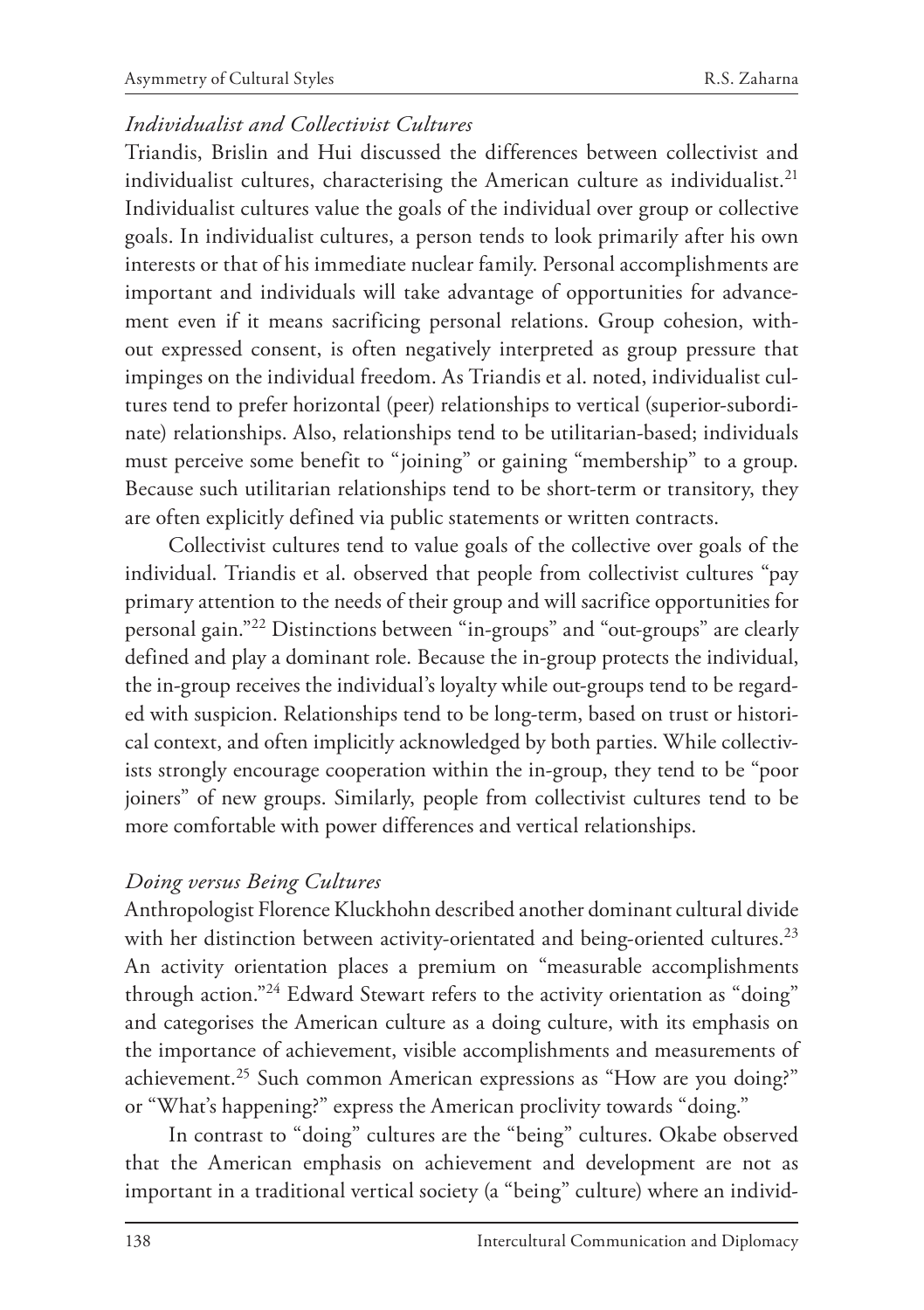ual's birth, family background, age and rank are much more important. As he stated, for an individual of the "being" culture, "what he is" carries greater significance than "what he *does*."26

## *Future-Oriented versus Past-Oriented Cultures*

Kluckhohn also distinguished between future-oriented and past-oriented cultures as a value orientation related to time.<sup>27</sup> Future-oriented cultures, such as the American culture, tend to place a premium on change and innovation. New is good, and the promise of the future is better and brighter. One looks "ahead." Looking "backward" carries a negative connotation similar to "being stuck in the past." History serves as a "reference point" of departure for those moving forward. Often future-oriented Americans tend to become frustrated with historical detail, impatiently dismissing it as "irrelevant" or time consuming. They tend to engage more easily in such future-oriented activities as forecasting, scheduling, planning and strategising. The future tense of the verb "will" is used generously, if not forcefully, in American communication: "I will …" is often a signal of defiant personal resolve to overcome the past and meet future challenges.

In contrast, past-orientated cultures view with reverence the historical continuity of human existence. The past informs the present to such a degree that it is difficult to understand the present apart from the past. The historical context of any action is critical and thus discussion tends to draw on the past for meaning. Any comprehensive, "meaningful" understanding of a situation demands that it be viewed across the entirety of its existence. The future can also carry religious significance that bars its liberal use. For many Muslims, knowledge of future events is not the prerogative of mankind, but of God. Thus, whereas the future-oriented American speaker may use "I will" to stress personal resolve, the Muslim audience may view it as arrogant if not naive.

In summary, the American culture has numerous features and characteristics that dramatically contrast with those of other cultures. Many of the contrasting cultural perspectives presented here are typical of cultures throughout Asia, Latin America, Africa and the Arab world. *Table 1*, *Contrasting Cultural Patterns of Communication*, summarises these differences.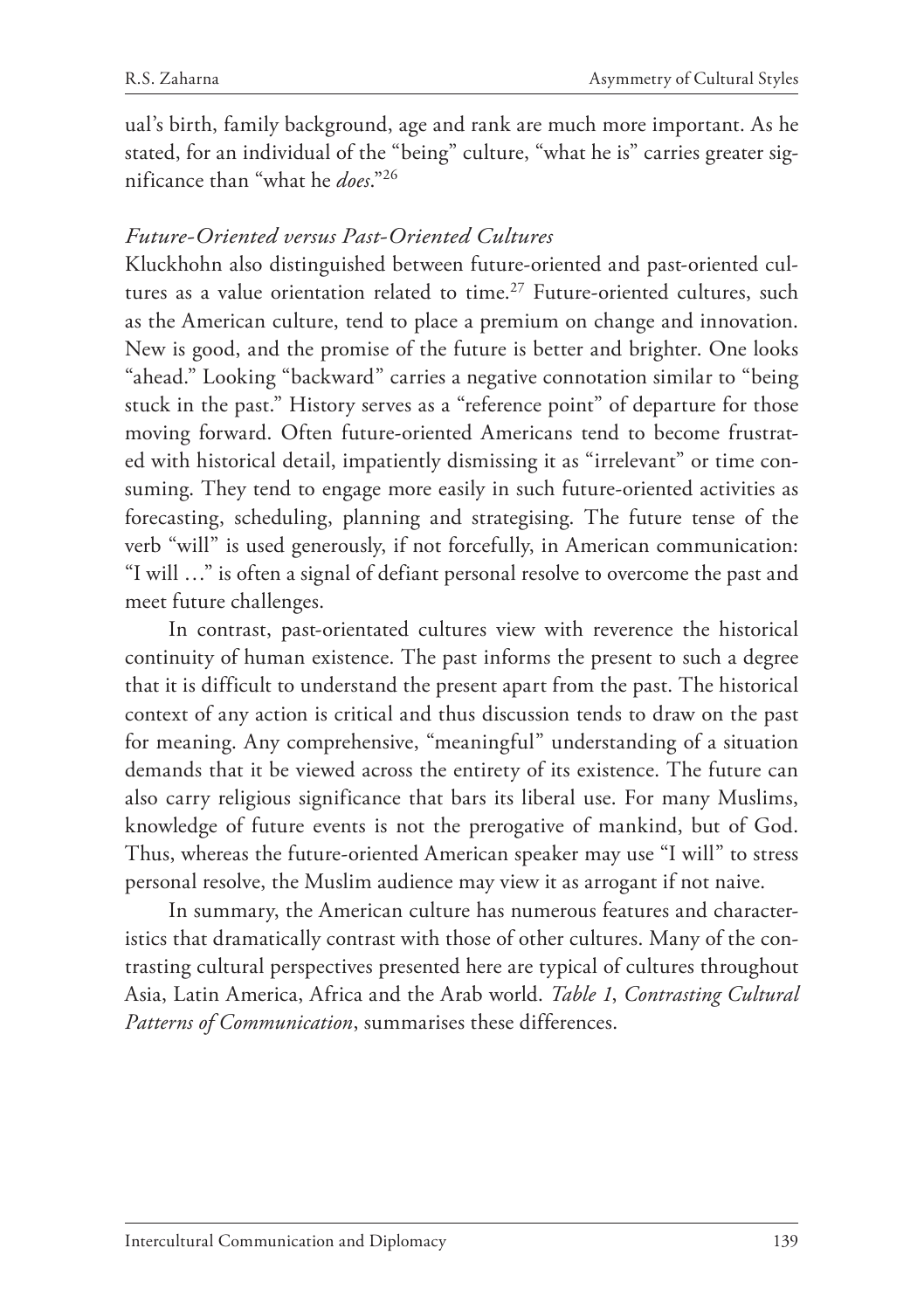#### **The American Style of Public Diplomacy**

The American style of public diplomacy reflects the dominant American cultural style of communication. This is hardly surprising, given that communication is a pivotal feature inherent in public diplomacy activities. If one looks at American definitions of public diplomacy, communication is central.

According to the US State Department, "Public diplomacy seeks to promote the national interest of the United States through *understanding, informing, and influencing* foreign audiences."28 American Ambassador Pamela Smith's characterisation of public diplomacy reflects the earlier US Information Service definition of public diplomacy, namely, "to understand, inform, and influence foreign publics in promotion of the national interest and to *broaden the dialogue* between Americans and U.S. institutions and their counterparts abroad."29 Again, "dialogue" implies communication. Hans Tuch defined public diplomacy as "Official government efforts to shape the *communications environment* overseas in which American foreign policy is played out."30

Ambassador Smith listed the primary activities of public diplomacy: "to explain and advocate U.S. policies in terms that are credible and meaningful in foreign cultures; provide information about the U.S., its people, values, and institutions; build lasting relationships and mutual understanding through the exchange of people and ideas; and advise U.S. decision-makers on foreign attitudes and their implications for U.S. policies."31 In the State Department's *Dictionary of International Relations Terms*, public diplomacy's "chief instruments are *publications, motion pictures, cultural exchanges, radio and television*"32 - all are communication channels or media. Professor Glen Fisher, writing in 1979, was perhaps the most succinct in stating the link: "public diplomacy, which is, of course, a *communications process*."33

Given this link between communication and public diplomacy, it is not surprising that when the crisis of September 11<sup>th</sup> hit America, the State Department appointed a communication professional, Charlotte Beers, to head America's public diplomacy efforts. Beers, a veteran advertising executive with more than forty years of experience, employed many of the communication tools of the trade. This included American style marketing, advertising, focus group research and even attempts at branding America's image.

Putting a communication professional in charge of American public diplomacy was the first step in what appears to be the development of a uniquely American style of public diplomacy. Features of this American style are reflected in the goals, strategic approach and message appeals of American public diplomacy.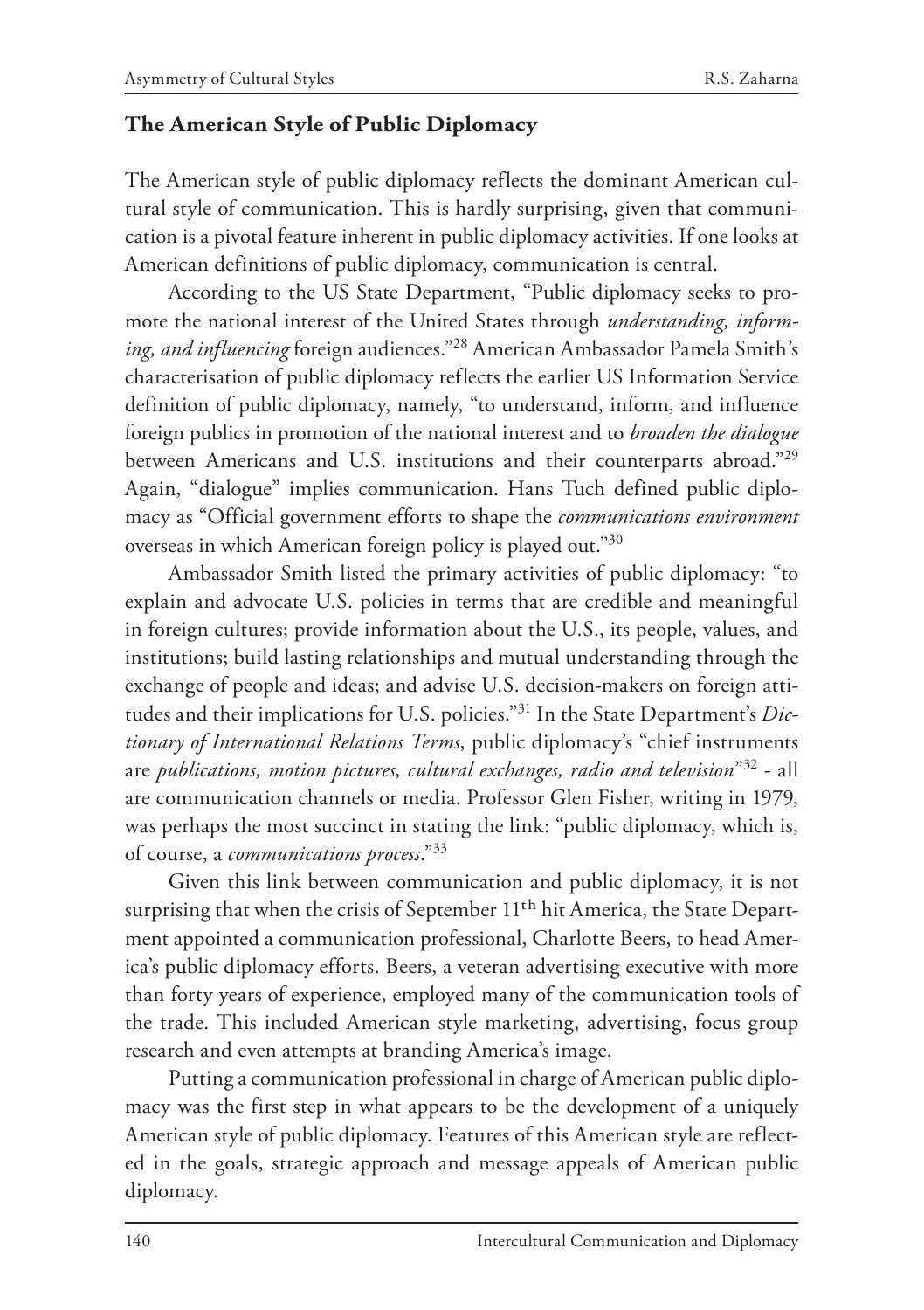First, the goal of American public diplomacy focused on disseminating America's message. If one looks at the broad strategic goals stated by Beers, <sup>34</sup> all focus on information transfer:

- The first is *to inform* our many publics of the content of U.S. policy accurately, clearly and swiftly;
- Next, *re-present* the values and beliefs of the people of America, which inform our policies and practices;
- Third, *define and provide dimension* to the role that democracy plays in engendering prosperity, stability, and opportunity; and
- Fourth, *communicate our concern* for and support of education for the younger generations.

This information-centred goal is characteristic of the "transmission view" of communication as a linear mechanistic model that focuses on the sending, giving or imparting of information. While this model reflects many of the cultural features outlined in the American cultural profile presented in the previous section, this perspective is not shared by other cultures. James Carey contrasted the "transmission" with the "ritual" view of communication.35 The ritual view of communication is more relationship-centred. Rather than focusing on a one-way transmission of information, cultures that use a ritual style of communication focus on two-way relationship-building strategies to create links between people. The difference is critical. Whereas the American style of information transfer resonated positively with the American public and was effective in rallying support from the American public, with other publics the transfer of impersonal information fell flat, or failed to resonate. For these cultures, without a relational base for interpreting the information, the information is meaningless.

Second, the strategy of American public diplomacy in communicating America's message internationally with foreign publics reflected the same approach Americans use domestically with the American public. With the primary goal of information transfer, American communication campaigns tend to rely on mass media channels and advanced technology to reach the most people in the least amount of time. Noteworthy, in Beer's statement, is the stress on conveying the information "*accurately, clearly and swiftly*." This American emphasis on communication efficiency is reflected in the American use of mass media channels versus interpersonal channels of communication. For example, the telephone is faster than meeting face-to-face, thus it is used frequently. Much was made of President Bush's "telephone diplomacy" in trying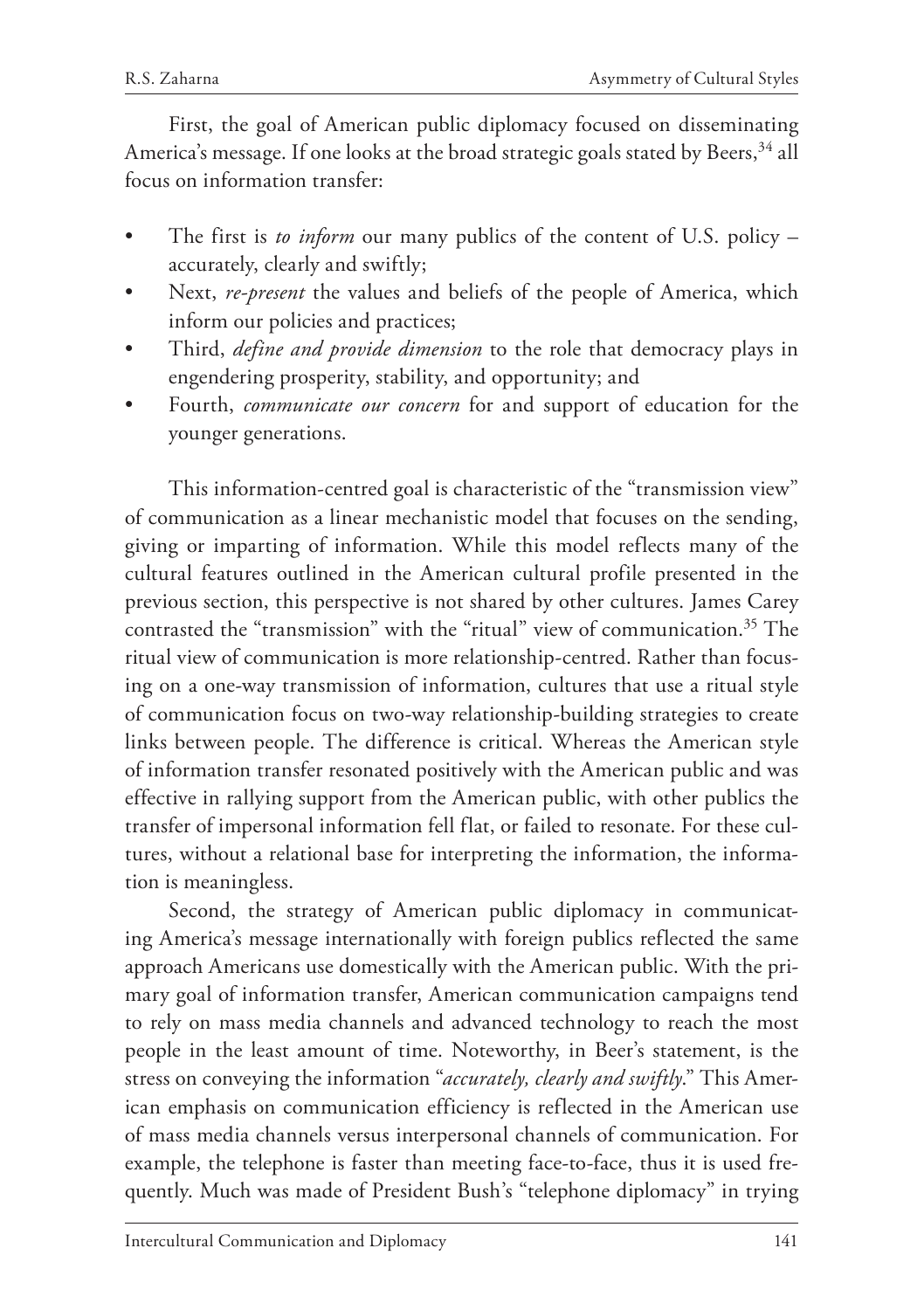to rally foreign support for the UN resolutions. Similarly, Americans use intensive media blitzes - in which many officials say the same thing through numerous media outlets - to reinforce their message. The Sunday morning news interviews with high-ranking administration officials echoed America's message domestically and stimulated American domestic support; however, it is unclear whether these interviews resonated with foreign publics.

In other cultures, interpersonal communication is a more effective means for reaching people. The "personal touch" is more important than speed. Additionally, not all audiences share the American public's familiarity and trust of the mass media in disseminating messages. If one looks at the history of American public relations and marketing, America's growth as a nation parallels advancements in the mass media and media strategies.<sup>36</sup> For example, mass-marketing techniques arose during the American industrial revolution to create a mass consumer base for the sudden increase in product supply. Not all countries use the mass media to link and create their nation as America does. Similarly, not all nations are as trusting of or dependent on the mass media as Americans for obtaining credible information. Whereas relying on the mass media is an efficient and effective medium for communicating with the American public, it may be less so for foreign publics. In fact, in cultures where interpersonal channels are preferred or where the mass media is not credible, the American public diplomacy strategy may have been ineffective, if not counterproductive, in communicating with foreign publics.

Third, the content and style of American public diplomacy messages also reflected the American cultural pattern. The American focus on message is characteristic of low-context cultures; it is the message itself that contains the meaning, not the context or audience. American officials focused on sending their message, as Undersecretary Beers stated, "accurately, clearly." However, by not accounting for context, American officials were not able to control how foreign publics interpreted the message. For example, American officials were perplexed and alarmed by how rumours and misperceptions about American policy aims were constantly spreading despite intensive dissemination of information. Rumours speak to the power of interpersonal communication over mass media channels, while the misperceptions speak to the power of the group context to interpret or give meaning to a communication event.

"Directness" was another prominent feature of American messages. "Let me be perfectly clear," as President Bush said in his warning to Iraq. The US wanted to force a vote on the second UN resolution, Bush explained, "so that we know where people stand. People have to show their cards." Such an open confrontation or violation of "public face" resonates negatively with cultures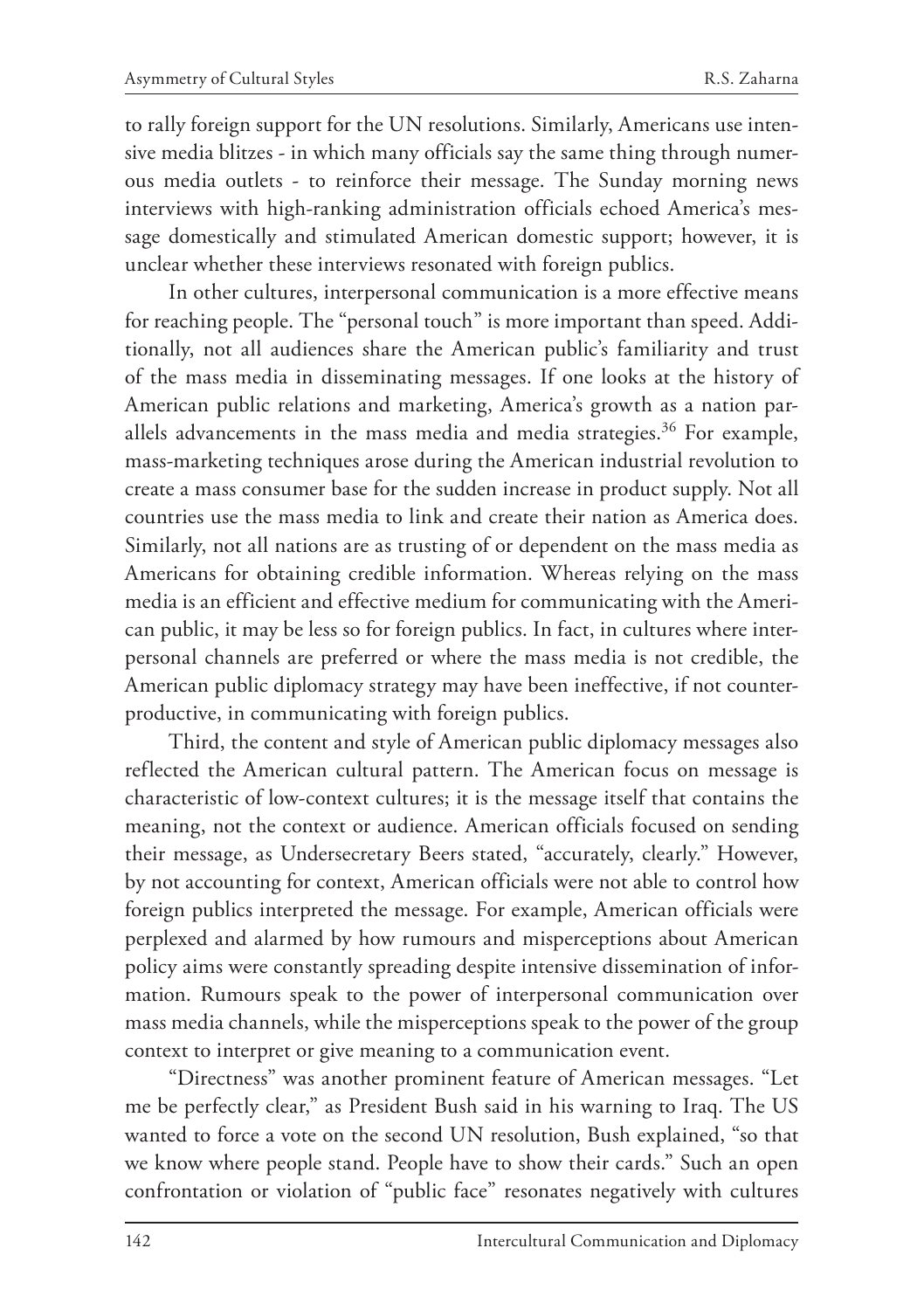that value indirect styles. Such directness was the basis for depictions of America as "aggressive" and a "bully." Many foreign commentators negatively associated Bush's directness with the "American cowboy" image and derided America's aggressive stance. Not surprisingly, many Americans were proud of that "American cowboy" image. American Vice President Dick Cheney was not alone when he described Bush's cowboy behaviour as "refreshing."

Similarly characteristic of the American cultural style is a focus on "facts" and "evidence" as primary ingredients of persuasive messages. Hence, Americans tend to gather as many facts as possible and carefully construct an argument. American Secretary of State Colin Powell appeared at the UN numerous times to present the American case. Each time, he forcefully outlined in detail the specific facts in an effort to make a stronger, more compelling argument. The administration felt confident that with new and stronger facts - more evidence - it could rally foreign support. However, in other cultures, metaphors and analogies that suggest important relationships are much more persuasive than impersonal "facts." Thus, while the facts positively resonated with the American public and reinforced domestic public support, the facts alone failed to resonate with foreign audiences. The "facts" did not persuade these audiences.

Time-focused messages are also in keeping with the American cultural profile. As members of a monochromic and linear culture, Americans tend to adhere to schedules, deadlines, time lines and other forms of time commitments. Time is an important commodity in American culture and keeping one's time commitment is often seen as an indication of one's character. Hence, Americans saw Iraq's failure to meet deadlines as particularly grievous. In contrast, polychronic and non-linear cultures have a more fluid concept of time. Thus, while America tried to focus international attention on the time element as symptomatic of Iraq's ill intentions, foreign audiences were understandably chagrined by the American rigidity and myopic focus.

The American perspective of "time" was also evident in the future-oriented messages that pervaded American public diplomacy. Americans repeatedly chastised Iraq for "stalling" and "delaying," anathema to a culture concerned with moving forward. At times, America's focus on "moving forward" visibly strained relations. American officials said America would "go ahead" with or without the UN or the international community. Many other past- and present-oriented cultures perceived such behaviour as "impatient" or "aggressive." They urged America to "take the historical perspective" into account and they questioned America's "rush" to war. Whereas the future-oriented perspective positively resonated with the American public, other publics were not swayed by America's sense of urgency. The most prominent example of the ten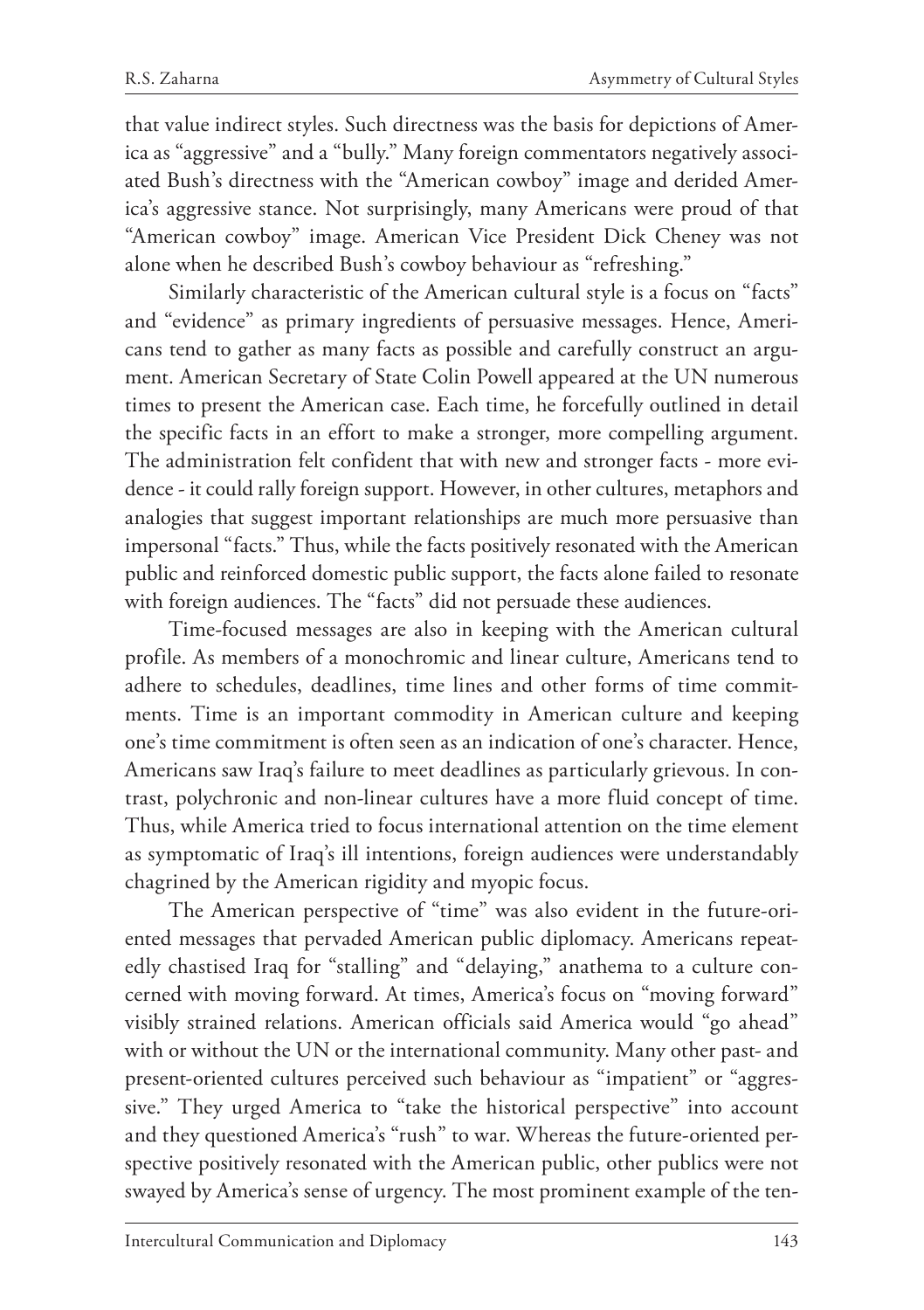sions caused by the differing time orientations was in the American Defence Secretary's characterisation of "new Europe and old Europe." Both literally and figuratively, Americans expressed their praise of the "new" and their disdain for the "old." Ironically, however, while the American public lauded the "new" as a precursor of the future, other nations esteemed the "old" as proof of history and tradition.

These differences of goals, approach and message appeals together reflect and reinforce what appears to be an American style of public diplomacy. The features of this American style closely parallel features of an American cultural profile. However, while the American style positively resonated with the American public, it negatively resonated or failed to resonate with foreign publics that have a different cultural profile. *Table 2* illustrates how foreign publics with contrasting cultures may negatively perceive the American style. *Table 3* illustrates how Americans may negatively perceive the cultural style of others.

# **The Unintended Consequences of Crisis Public Diplomacy**

Public diplomacy appears to entail more than simply translating official messages and giving them the widest dissemination possible to a foreign audience. While translation may overcome the language barrier, it may not overcome the cultural barrier. Just as culture shapes the communication of a people, it follows that because communication is at the core of public diplomacy, culture also shapes the public diplomacy of a nation. American public diplomacy initiatives reflect a uniquely American cultural style of communication, public relations and advertising.

Unfortunately, although the American style resonated positively with the American public, it resonated negatively with publics in other cultures. In fact, a communication style that resonates positively within one's own culture seldom resonates well in another. According to intercultural communication theory, ethnocentric tendencies tend to reinforce the view that one's own cultural style is not only the right way, but also the only way. Cultural differences are rarely seen as "different," but more often as "right" and "wrong." Consequently, while the public diplomacy style of a country may resonate positively with its own domestic public, if it is different from the style of a foreign public, it is likely either not to resonate at all (i.e., be ineffective) or to resonate negatively (be counterproductive) with foreign publics.

A nation cannot communicate with foreign publics in the same way that it communicates with its domestic public and achieve the same response. How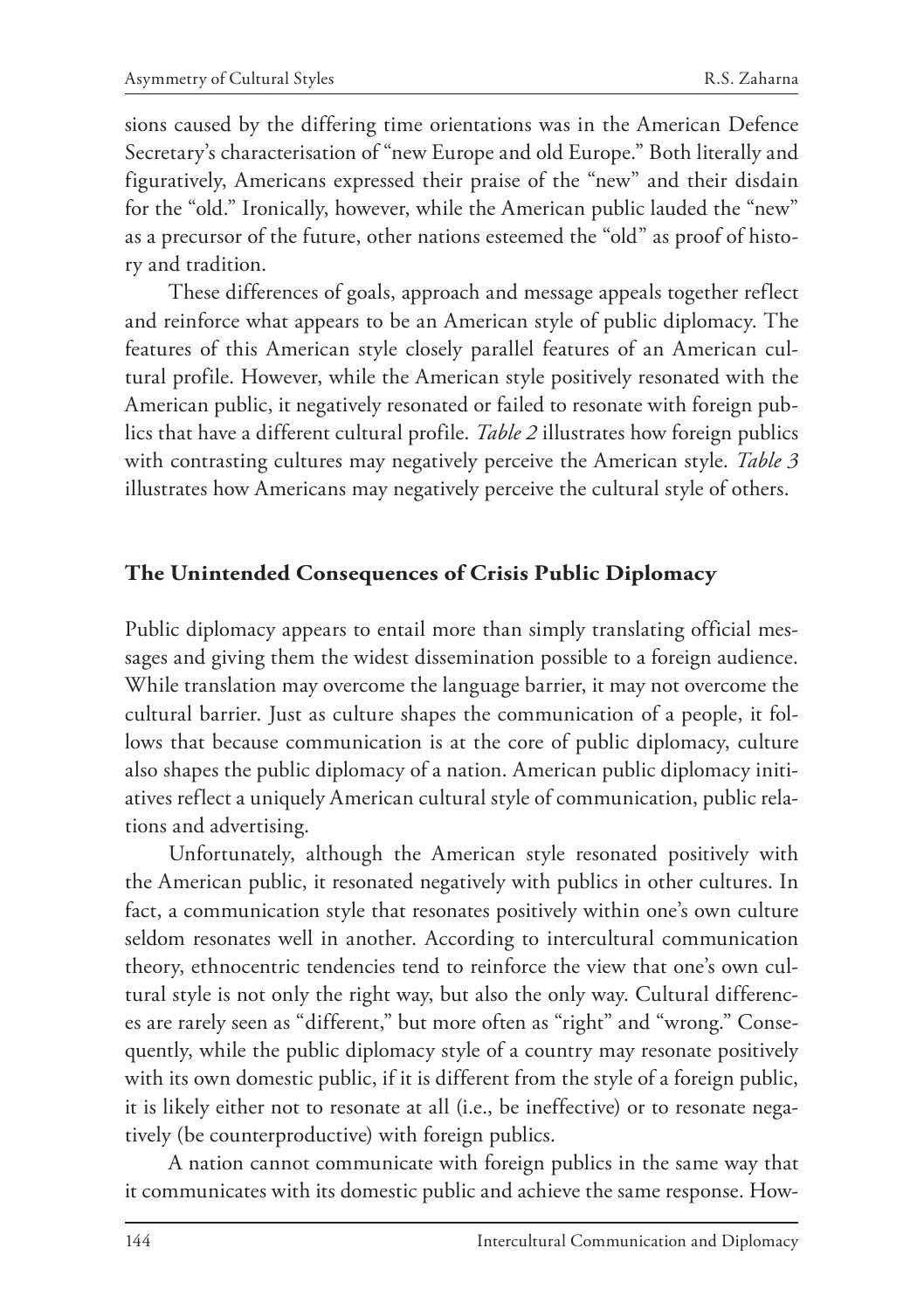ever, because of the open nature of public diplomacy, a nation cannot segment the domestic from foreign publics so that both receive different communications. What the domestic public hears, the foreign publics hear. Yet, because of an asymmetry of cultural styles, each public interprets the message differently.

The challenge of public diplomacy during crisis and conflict situations becomes the challenge of communicating effectively with culturally different publics simultaneously. Effective public diplomacy must cross the cultural hurdle so that a nation's public diplomacy positively resonates with one's domestic *and* foreign publics.

In the American example, American officials apparently saw "the problem" as a "lack of information." Thus, they focused on supplying information - making the information available in the native language and disseminating it widely. However, by focusing on language and technical hurdles, without accounting for the cultural differences, Americans may have magnified the problem. They insured that their message reached foreign publics, but they had no control over how the foreign publics interpreted that message.

The problem may have been made worse in that America was facing a crisis or conflict situation. Traditional public diplomacy tends to focus on long-term education, culture and information programmes aimed at favourable or neutral publics. Crisis public diplomacy is distinct from traditional public diplomacy in that it often entails communicating simultaneously with multiple audiences, including hostile publics, in a rapidly changing, highly visible and competitive communication environment. Additionally, during times of conflict, rallying domestic support often means identifying a foreign enemy. If the foreign public identifies with the "foreign enemy," efforts to demonise the enemy will only further alienate the foreign public. See *Table 4* for an illustration of the continuum from traditional diplomacy to crisis public diplomacy.

The most important factor in crisis public diplomacy, however, is the asymmetry of cultural styles among publics. If there is an asymmetry of cultural styles, a nation's efforts to intensify its public diplomacy may inadvertently magnify cultural differences between the domestic and foreign publics and amplify international misunderstandings.

For Americans, the war on terrorism and Iraq was part of the American solution to address that crisis. In response to this crisis, America intensified its public diplomacy. It tried to amplify its message through stronger language and vigorous dissemination. Because of the positive resonance, American domestic support grew. However, because of negative resonance, foreign support weakened and anti-American sentiment grew. While American officials were able to control their message domestically and achieve the public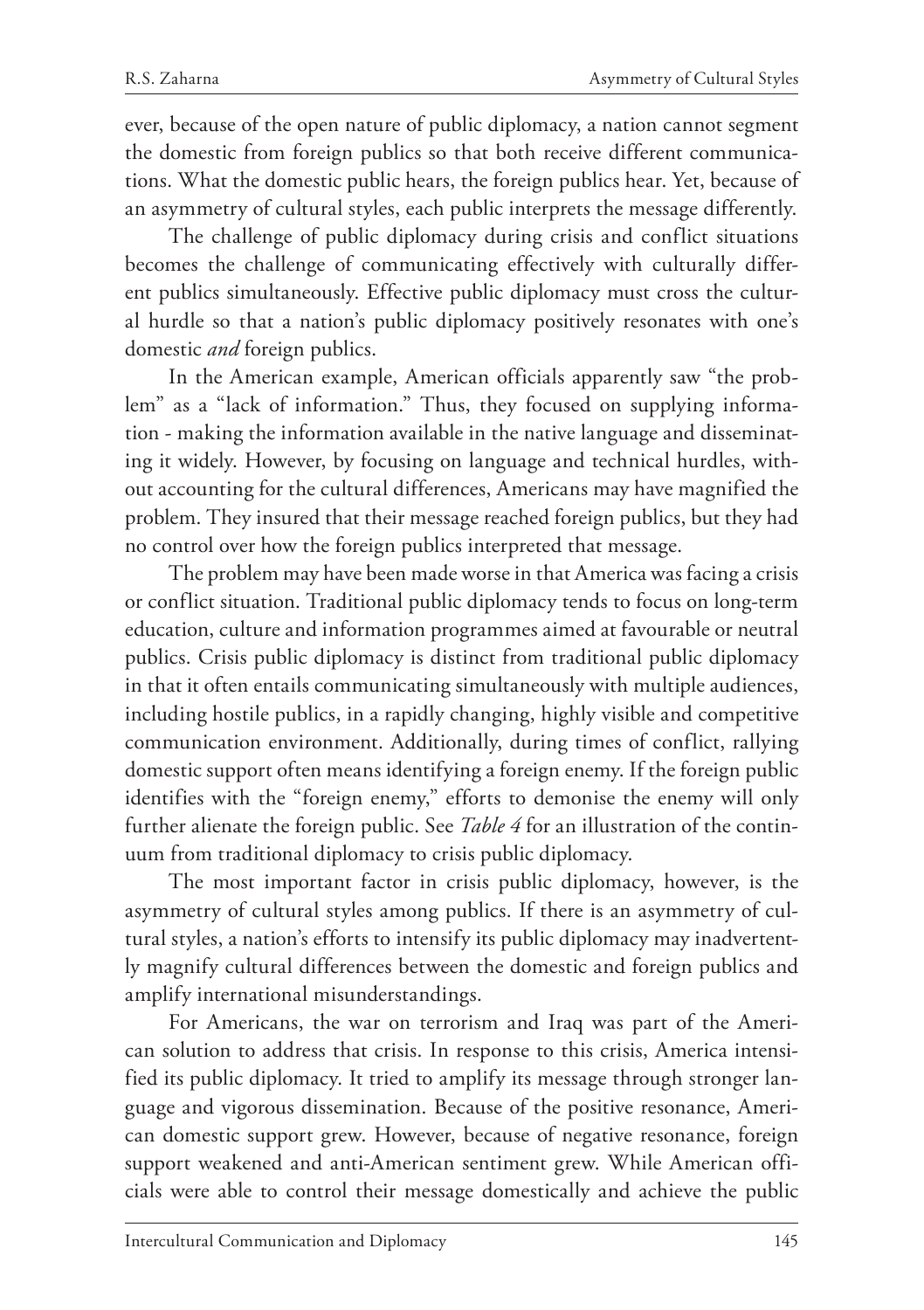response they wanted, it appears they lost control of their message internationally. Rather than achieving positive results, American public diplomacy efforts yielded negative results.

The more America intensified its efforts, relying exclusively on American style public diplomacy, the wider became the gap between the domestic and foreign publics. Instead of increased understanding and support, the result was increased misunderstanding and tension. Instead of achieving greater international unity, divisions became more pronounced and America became increasingly isolated within the international community. None of this was intended. This result, based on asymmetry of cultural styles of public diplomacy, is what I call the unintended consequences of crisis public diplomacy. *Table 5* illustrates the process which led to increased division between domestic and foreign publics, increased tensions and misunderstandings.

# **Summary and Conclusion**

This essay examines how intercultural communication differences among nations can inadvertently magnify tensions during a crisis when nations rely on their own cultural style of public diplomacy to communicate with foreign publics. Beginning with posing the question of how American efforts to intensify its public diplomacy efforts resulted in declining support, public diplomacy was examined as a communication phenomenon, as opposed to a purely political phenomenon. From there, a review of cultural differences in communication styles illustrated America's cultural style of communication. American cultural communication patterns are incorporated within the American style of public diplomacy. While this American style of public diplomacy resonated positively with the American domestic public, it resonated negatively or failed to resonate with foreign publics. This asymmetry of cultural styles produced different perceptions and responses to American public diplomacy. The more America intensified its public diplomacy efforts, the greater the gap became between America's domestic and foreign publics. This widening gap between the domestic and foreign publics is the unintended consequence of crisis public diplomacy.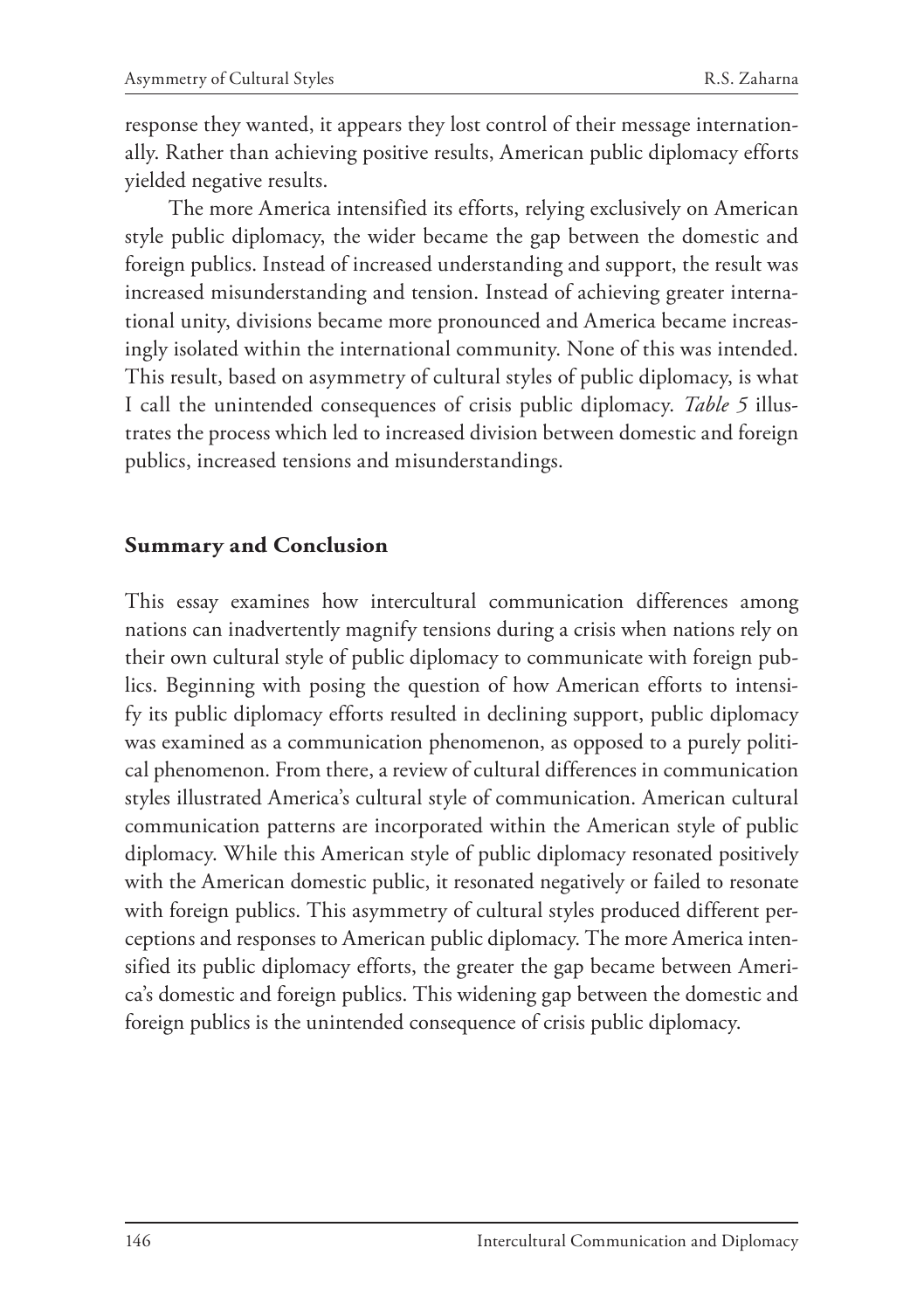# Table 1: Contrasting Cultural Patterns of Communication

| Hall (1976)                         | <b>Low-Context Communication</b>                                                                                                                                                                                                                                                                                                                                                                                                                                                                            | <b>High-Context Communication</b>                                                                                                                                                                                                                                                                                                                                                                                                                                                                                                                                                                               |
|-------------------------------------|-------------------------------------------------------------------------------------------------------------------------------------------------------------------------------------------------------------------------------------------------------------------------------------------------------------------------------------------------------------------------------------------------------------------------------------------------------------------------------------------------------------|-----------------------------------------------------------------------------------------------------------------------------------------------------------------------------------------------------------------------------------------------------------------------------------------------------------------------------------------------------------------------------------------------------------------------------------------------------------------------------------------------------------------------------------------------------------------------------------------------------------------|
|                                     | - meaning in message<br>- explicit messages<br>- include details in message<br>- speaker responsible for message clarity                                                                                                                                                                                                                                                                                                                                                                                    | - meaning in context<br>- implicit messages<br>- details in context, not message<br>- listener responsible for understanding<br>message                                                                                                                                                                                                                                                                                                                                                                                                                                                                         |
| Hall (1976)                         | <b>Monochronic Communication</b>                                                                                                                                                                                                                                                                                                                                                                                                                                                                            | <b>Polychronic Communication</b>                                                                                                                                                                                                                                                                                                                                                                                                                                                                                                                                                                                |
|                                     | - view time as linear<br>- time can be segmented (divided into<br>measurable quantities)<br>value punctuality, scheduling and plan-<br>ning                                                                                                                                                                                                                                                                                                                                                                 | - view time as nonlinear, can be seen as<br>circular or cyclical<br>- time not segmented, more fluid<br>- loose adherence to scheduling                                                                                                                                                                                                                                                                                                                                                                                                                                                                         |
| Levine<br>(1985)                    | <b>Direct Communication</b>                                                                                                                                                                                                                                                                                                                                                                                                                                                                                 | <b>Indirect Communication</b>                                                                                                                                                                                                                                                                                                                                                                                                                                                                                                                                                                                   |
|                                     | - direct, to the point<br>- clear<br>objective (remain emotionally neutral)                                                                                                                                                                                                                                                                                                                                                                                                                                 | - indirect, circular<br>- ambiguous, vague<br>subjective (deliberately use emotion)                                                                                                                                                                                                                                                                                                                                                                                                                                                                                                                             |
| Lee (1950)<br>Dodd (1982)           | <b>Linear Style</b>                                                                                                                                                                                                                                                                                                                                                                                                                                                                                         | <b>Circular Communication</b>                                                                                                                                                                                                                                                                                                                                                                                                                                                                                                                                                                                   |
|                                     | - one theme<br>- clear structural organisation with<br>beginning and end<br>time segmented                                                                                                                                                                                                                                                                                                                                                                                                                  | - may have multiple themes<br>- organisational structure fluid<br>- time fluid                                                                                                                                                                                                                                                                                                                                                                                                                                                                                                                                  |
| <b>Triandis &amp;</b><br>Hui (1988) | <b>Individualist Style</b>                                                                                                                                                                                                                                                                                                                                                                                                                                                                                  | <b>Collectivist Style</b>                                                                                                                                                                                                                                                                                                                                                                                                                                                                                                                                                                                       |
|                                     | - individual's goals valued<br>- personal accomplishments valued<br>- networking among groups<br>- functional, utilitarian relationships main-<br>tained for one's own benefit<br>- easy to begin functional relations, easy<br>to sever non-functional relations<br>- relationships can be short-term<br>- fluid boundaries between in- and out-<br>group members<br>- value individual freedom and choice<br>- value equality in social relationships<br>- value horizontal communication among<br>equals | - group's goals valued over individual goals<br>- group solidarity valued<br>- in-group loyalty valued<br>- relationships long-term, trust important<br>- relationship-building of paramount<br>importance<br>- strong allegiance or loyalty to members of<br>in-group<br>- distrustful of members of out-groups<br>- important to preserve "public face" of<br>group<br>- dislike public confrontation, prefer private<br>mediation<br>- value well-defined social structure, clear<br>roles<br>- value hierarchal structure of superior and<br>subordinate roles<br>- comfortable with vertical communication |
|                                     | <b>Literate Style</b>                                                                                                                                                                                                                                                                                                                                                                                                                                                                                       | Oral/Aural Style                                                                                                                                                                                                                                                                                                                                                                                                                                                                                                                                                                                                |
|                                     | - printed, written word valued<br>- singular experience<br>- factual accuracy stressed<br>- logic and coherence<br>- speaker may be detached from audience<br>- analytical reasoning                                                                                                                                                                                                                                                                                                                        | - oral/aural experience valued<br>- group experience<br>- imagery and sounds<br>- metaphors, similes<br>- emotional resonance<br>- intuitive insights, word plays<br>- speaker and audience create the experi-<br>ence together                                                                                                                                                                                                                                                                                                                                                                                 |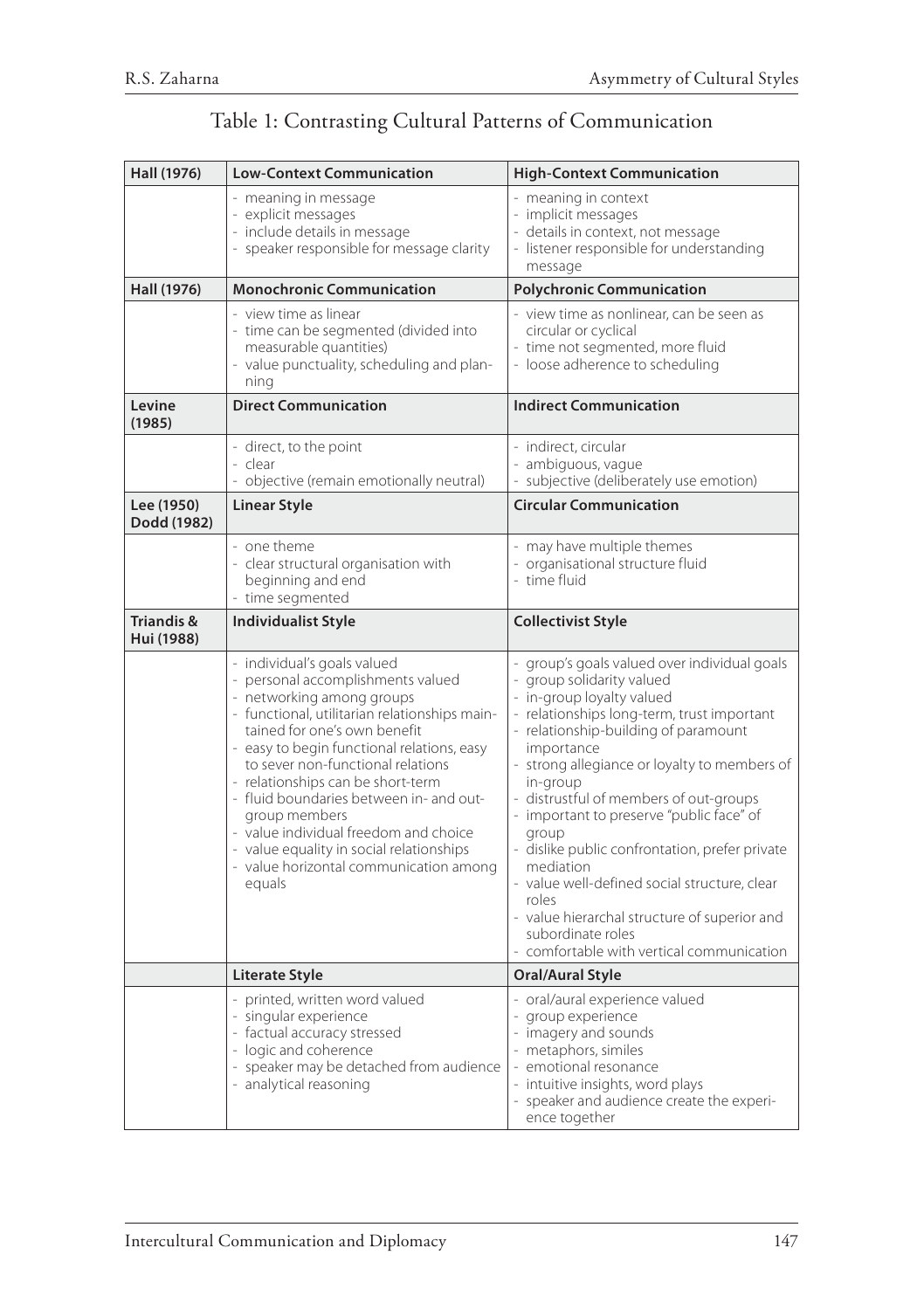| Kluckhohn<br>(1953) | <b>Doing Oriented</b>                                                                                                                                                                                                                                                                                                              | <b>Being Oriented</b>                                                                                                                                                                                                                                                                                                   |
|---------------------|------------------------------------------------------------------------------------------------------------------------------------------------------------------------------------------------------------------------------------------------------------------------------------------------------------------------------------|-------------------------------------------------------------------------------------------------------------------------------------------------------------------------------------------------------------------------------------------------------------------------------------------------------------------------|
|                     | - emphasis on doing, action, acting,<br>achievement<br>emphasis on measurable action and<br>products of action<br>- reward and recognition for doing and<br>achievements<br>- strong tie between word and deed                                                                                                                     | - emphasis on social position<br>- self is defined in relation to others<br>high regard or respect for social standing,<br>regardless of achievements                                                                                                                                                                   |
| Kluckhohn<br>(1953) | <b>Future Oriented</b>                                                                                                                                                                                                                                                                                                             | <b>Past Oriented</b>                                                                                                                                                                                                                                                                                                    |
|                     | - value on future (new, improved, future<br>potential, innovation, progress, develop-<br>ment, advanced)<br>- ease in visualizing future activities or<br>possibilities<br>- view change and unknown as positive<br>challenge<br>- encourage risk-taking, even with<br>unknown consequences<br>frustrated or impatient with delays | - value on past (history, ancestors, roots,<br>culture, tradition)<br>- ease in seeing connection between past<br>and current situation<br>- uncomfortable working with unknown or<br>future events<br>difficulty conceptualising activities in<br>$\overline{\phantom{a}}$<br>future, such as planning or strategising |

# Table 2: How Other Cultures May View the American Communication Style Negatively

| <b>High-Context</b><br>Communication<br>(what is viewed positively)                                                                             | <b>Low-Context Communication</b><br>(what is viewed positively)                                                                               | Other cultures may perceive<br>American communication nega-<br>tively as                                                                                                                               |  |
|-------------------------------------------------------------------------------------------------------------------------------------------------|-----------------------------------------------------------------------------------------------------------------------------------------------|--------------------------------------------------------------------------------------------------------------------------------------------------------------------------------------------------------|--|
| - meaning in context<br>- implicit messages<br>- details in context, not mes-<br>sage<br>- listener responsible for<br>understanding message    | - meaning in message<br>explicit messages<br>- include details in message<br>- speaker responsible for message<br>clarity                     | - too direct, not subtle or diplo-<br>matic<br>- aggressive or condescending<br>arrogant, insulting or naïve, as<br>they state the obvious so publicly                                                 |  |
| <b>Polychronic Communication</b><br>(what is viewed positively)                                                                                 | <b>Monochronic Communication</b><br>(what is viewed positively)                                                                               | Other cultures may perceive<br>American communication nega-<br>tively as                                                                                                                               |  |
| - view time as nonlinear, can<br>be seen as circular or cyclical<br>- time not segmented, more<br>fluid<br>- loose adherence to schedul-<br>ing | - view time as linear<br>- time can be segmented (divid-<br>ed into measurable quantities)<br>- value punctuality, scheduling<br>and planning | - rigid in forcing time schedule<br>- not understanding the impor-<br>tance of human activities<br>- obsessed about time - making<br>deadlines, sticking to deadlines<br>and schedules, agendas, plans |  |
| <b>Indirect Communication</b><br>(what is viewed positively)                                                                                    | <b>Direct Communication</b><br>(what is viewed positively)                                                                                    | Other cultures may perceive<br>American communication nega-<br>tively as                                                                                                                               |  |
| - indirect, circular<br>- ambiguous, vague<br>subjective (deliberately use<br>emotion)                                                          | - direct, to the point<br>- clear<br>- objective (remain emotionally<br>neutral)                                                              | - confrontational<br>- no regard for "public face" -<br>insulting, name calling<br>- careless in handling relationships<br>- insensitive to others' concerns                                           |  |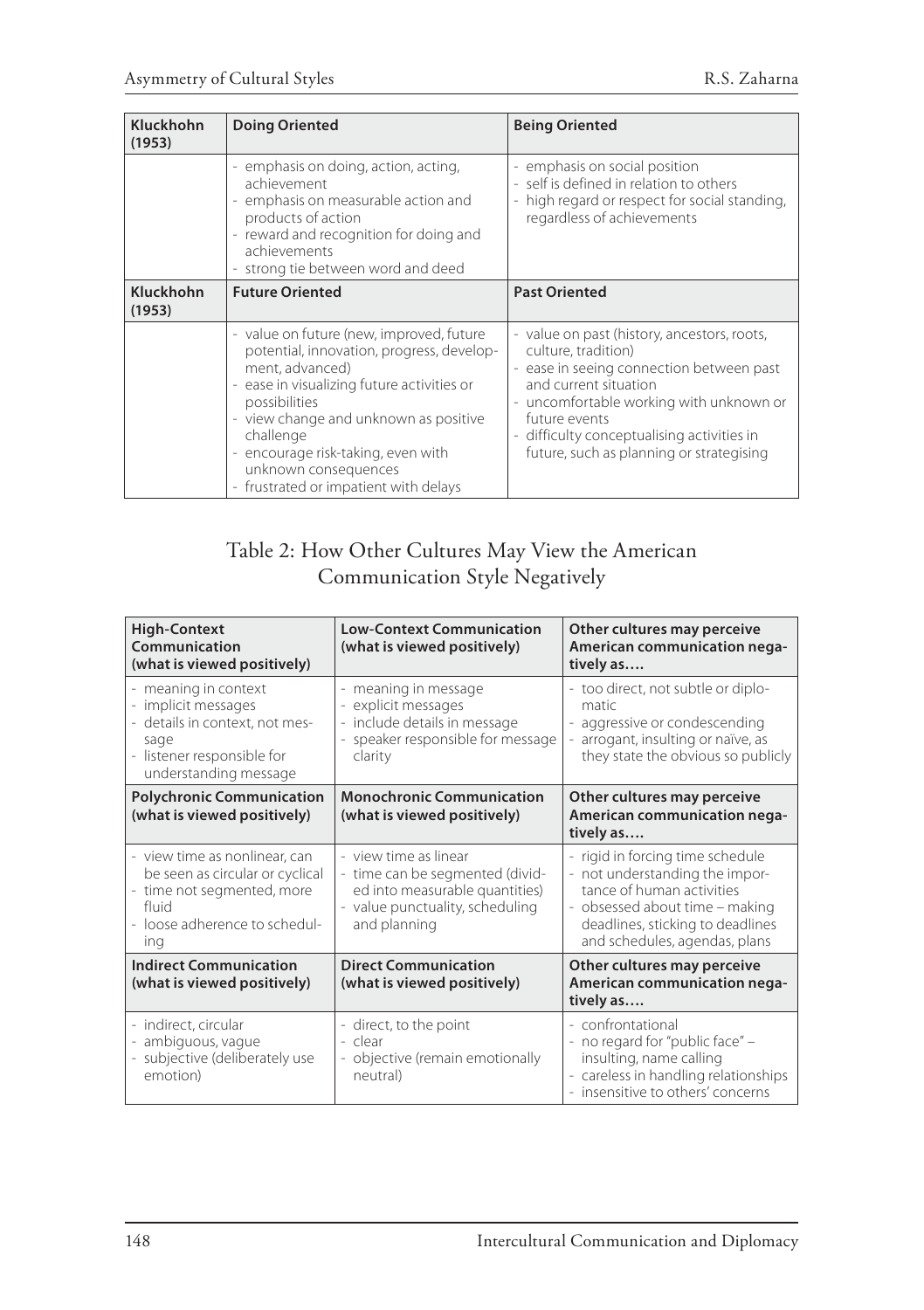| <b>Circular Communication</b><br>(what is viewed positively)                                                                                                                                                                                                                                                                                                                                                                                                                                                                                                                                                                   | <b>Linear Style</b><br>(what is viewed positively)                                                                                                                                                                                                                                                                                                                                                                                                                                                                                              | Other cultures may perceive<br>American communication nega-<br>tively as                                                                                                                                                                                                                                                                                                                                                                                                                                                                                                                                                                                                                                                                                |  |
|--------------------------------------------------------------------------------------------------------------------------------------------------------------------------------------------------------------------------------------------------------------------------------------------------------------------------------------------------------------------------------------------------------------------------------------------------------------------------------------------------------------------------------------------------------------------------------------------------------------------------------|-------------------------------------------------------------------------------------------------------------------------------------------------------------------------------------------------------------------------------------------------------------------------------------------------------------------------------------------------------------------------------------------------------------------------------------------------------------------------------------------------------------------------------------------------|---------------------------------------------------------------------------------------------------------------------------------------------------------------------------------------------------------------------------------------------------------------------------------------------------------------------------------------------------------------------------------------------------------------------------------------------------------------------------------------------------------------------------------------------------------------------------------------------------------------------------------------------------------------------------------------------------------------------------------------------------------|--|
| - may have multiple themes<br>- organisational structure fluid<br>- time fluid                                                                                                                                                                                                                                                                                                                                                                                                                                                                                                                                                 | - one theme<br>$\overline{\phantom{a}}$<br>clear structural organisation<br>with beginning and end<br>- time segmented                                                                                                                                                                                                                                                                                                                                                                                                                          | - obsessed with only one issue<br>unable to connect issues<br>too narrow, single-minded focus<br>rigid, inflexible                                                                                                                                                                                                                                                                                                                                                                                                                                                                                                                                                                                                                                      |  |
| <b>Collectivist Style</b><br>(what is viewed positively)                                                                                                                                                                                                                                                                                                                                                                                                                                                                                                                                                                       | <b>Individualistic Style</b><br>(what is viewed positively)                                                                                                                                                                                                                                                                                                                                                                                                                                                                                     | Other cultures may perceive<br>American communication nega-<br>tively as                                                                                                                                                                                                                                                                                                                                                                                                                                                                                                                                                                                                                                                                                |  |
| - group's goals valued over<br>individual goals<br>- group solidarity valued<br>- in-group loyalty valued<br>- relationships long-term, trust<br>important<br>- relationship-building of<br>paramount importance<br>strong allegiance or loyalty<br>to members of in-group<br>- distrustful of members of<br>out-groups<br>- important to preserve "pub-<br>lic face" of group<br>- dislike public confrontation,<br>prefer private mediation<br>- value well-defined social<br>structure, clear roles<br>- value hierarchal structure of<br>superior and subordinate<br>roles<br>- comfortable with vertical<br>communication | - individual's goals valued over<br>group goals<br>personal accomplishments<br>valued<br>- networking among groups<br>- functional, utilitarian relation-<br>ships maintained for one's own<br>benefit<br>- easy to begin functional rela-<br>tions, easy to sever non-func-<br>tional relations that offer no<br>benefits<br>- relationships can be short-term<br>- tend to trust strangers<br>- value individual freedom and<br>choice<br>- value equality in social relation-<br>ships<br>- value horizontal communica-<br>tion among equals | - narcissistic, selfish, childish<br>- regarding only self and not oth-<br>$\text{pr}$<br>insensitive to others' needs,<br>concerns, interests<br>unable to work well in groups,<br>too controlling or demanding<br>untrustworthy, does not honour<br>group loyalties<br>unpredictable, follows own<br>choices and whims instead of<br>established group norms<br>disruptive, has little regard for<br>allegiances and group norms<br>manipulative, tries to use rela-<br>tionships for own benefit<br>disrespectful of established<br>social positions or status (tries to<br>treat everyone the same)<br>- dangerous, behaviour not regu-<br>lated by group controls<br>disloyal, does not honour com-<br>mitments if they violate self-<br>interests |  |
| Oral/Aural Style<br>(what is viewed positively)                                                                                                                                                                                                                                                                                                                                                                                                                                                                                                                                                                                | <b>Literate Style</b><br>(what is viewed positively)                                                                                                                                                                                                                                                                                                                                                                                                                                                                                            | Other cultures may perceive<br>American communication nega-<br>tively as                                                                                                                                                                                                                                                                                                                                                                                                                                                                                                                                                                                                                                                                                |  |
| - oral/aural experienced val-<br>ued<br>- group experience<br>- imagery and sounds<br>- metaphors, similes<br>- emotional resonance<br>- intuitive insights, word plays<br>- speaker and audience create<br>the experience together                                                                                                                                                                                                                                                                                                                                                                                            | - printed, written word valued<br>- singular experience<br>- factual accuracy stressed<br>- logic and coherence<br>speaker may be detached from<br>audience<br>- analytical reasoning                                                                                                                                                                                                                                                                                                                                                           | - untrustworthy, does not keep his<br>word<br>insensitive, disregards human<br>aspect of situation or issue<br>obsessed with facts and statistics<br>- unable to "relate" or connect with<br>audience<br>- insulting, repeats same state-<br>ments, arguments, statistics over<br>and over                                                                                                                                                                                                                                                                                                                                                                                                                                                              |  |
| <b>Being Oriented</b><br>(what is viewed positively)                                                                                                                                                                                                                                                                                                                                                                                                                                                                                                                                                                           | <b>Doing Oriented</b><br>(what is viewed positively)                                                                                                                                                                                                                                                                                                                                                                                                                                                                                            | Other cultures may perceive<br>American communication nega-<br>tively as                                                                                                                                                                                                                                                                                                                                                                                                                                                                                                                                                                                                                                                                                |  |
| - emphasis on social position<br>- self defined by who one is in<br>relation to others<br>- high regard or respect for<br>social standing, regardless of<br>achievements                                                                                                                                                                                                                                                                                                                                                                                                                                                       | emphasis on doing, action,<br>acting, achievement<br>- emphasis on measurable action<br>and products of action<br>reward and recognition for<br>doing and achievements<br>strong tie between word and<br>deed                                                                                                                                                                                                                                                                                                                                   | - aggressive<br>- busy, preoccupied<br>- disrespectful                                                                                                                                                                                                                                                                                                                                                                                                                                                                                                                                                                                                                                                                                                  |  |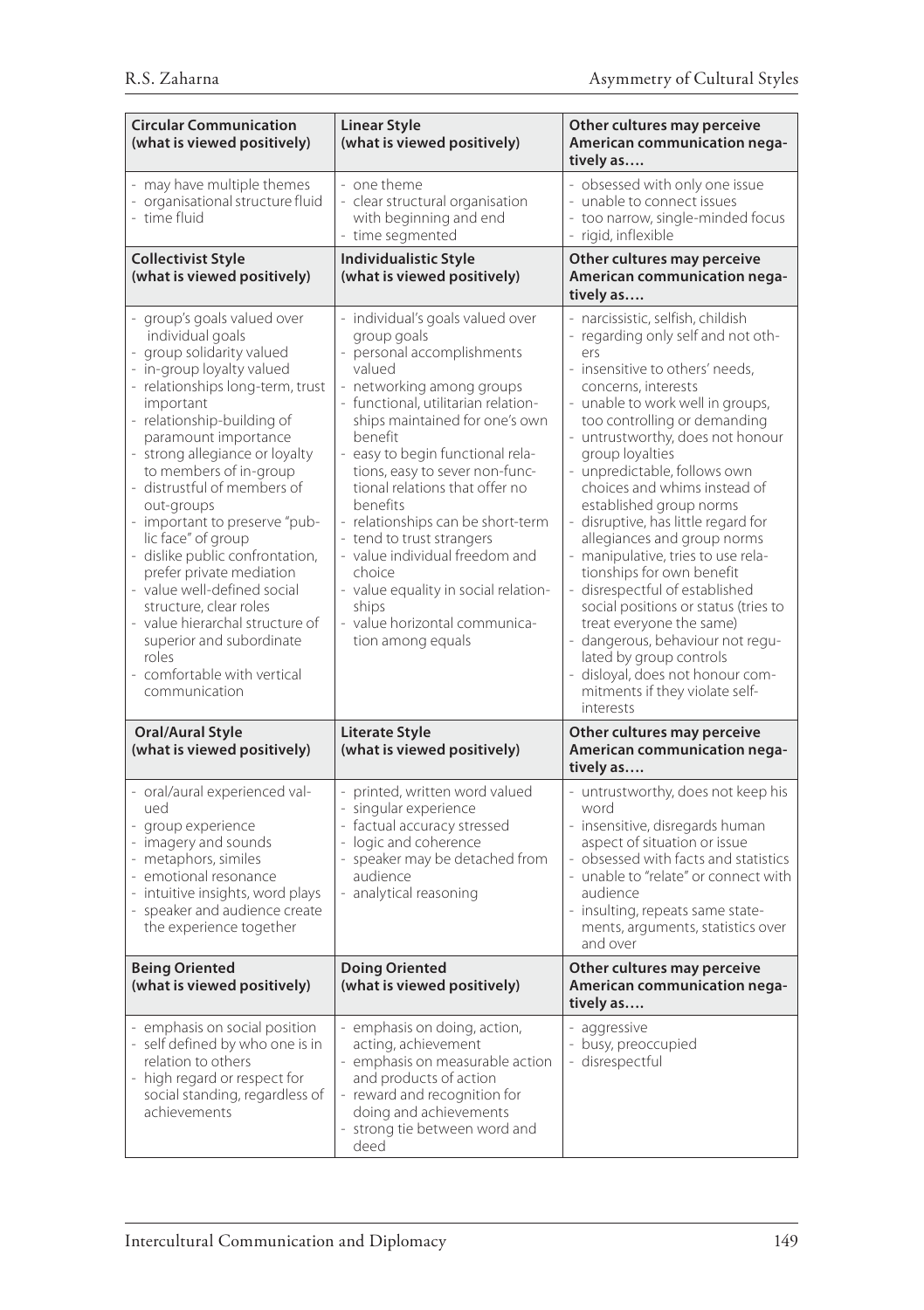| <b>Past Oriented</b><br>(what is viewed positively)                                                                                                                                                                                                                                                             | <b>Future Oriented</b><br>(what is viewed positively)                                                                                                                                                                                                                                                                                                                                                                         | Other cultures may perceive<br>American communication nega-<br>tively as                                                                                                                                                 |
|-----------------------------------------------------------------------------------------------------------------------------------------------------------------------------------------------------------------------------------------------------------------------------------------------------------------|-------------------------------------------------------------------------------------------------------------------------------------------------------------------------------------------------------------------------------------------------------------------------------------------------------------------------------------------------------------------------------------------------------------------------------|--------------------------------------------------------------------------------------------------------------------------------------------------------------------------------------------------------------------------|
| - value on past (history, ances-<br>tors, roots, culture, tradition)<br>- ease in seeing connection<br>between past and current<br>situation<br>- uncomfortable working with<br>unknown or knowable future<br>events<br>difficulty conceptualising<br>activities in future, such as<br>planning or strategising | - value on future (new, improved,<br>future potential, innovation,<br>progress, development)<br>- advanced (technology/research<br>as tools)<br>ease in visualising future activi-<br>$\overline{\phantom{a}}$<br>ties or circumstances<br>- forward looking, advancing,<br>progressing, changing are all<br>positive<br>courageous, willing to take risks<br>$\overline{\phantom{a}}$<br>even with unknown conse-<br>quences | impatient, too much in a rush or<br>hurry<br>aggressive, pushy, arrogant<br>$\overline{\phantom{a}}$<br>disrespectful, unappreciative of<br>historical context<br>naive, ignorant, unwilling to learn<br>lessons of past |

# Table 3: How Americans May View Other Communication Styles Negatively

| <b>Low-Context Communication</b>                                                                                                  | <b>High-Context Communication</b>                                                                                                       | <b>How Americans may</b>                                                                                                                                                                                                                                             |  |
|-----------------------------------------------------------------------------------------------------------------------------------|-----------------------------------------------------------------------------------------------------------------------------------------|----------------------------------------------------------------------------------------------------------------------------------------------------------------------------------------------------------------------------------------------------------------------|--|
| (what is viewed positively)                                                                                                       | (what is viewed positively)                                                                                                             | view Other                                                                                                                                                                                                                                                           |  |
| - meaning in message<br>- explicit messages<br>- include details in message<br>speaker responsible for mes-<br>sage clarity       | - meaning in context<br>- implicit messages<br>details in context, not message<br>- listener responsible for under-<br>standing message | - obtuse, confusing<br>buries message in riddles<br>- implies messages with unclear<br>conclusion<br>- perhaps uses manipulation or<br>deceit<br>- doesn't stick to the facts of the<br>case but goes off on tangents<br>- not clear, articulate, or persua-<br>sive |  |
| <b>Monochronic Communication</b>                                                                                                  | <b>Polychronic Communication</b>                                                                                                        | <b>How Americans may</b>                                                                                                                                                                                                                                             |  |
| (what is viewed positively)                                                                                                       | (what is viewed positively                                                                                                              | view Other                                                                                                                                                                                                                                                           |  |
| - view time as linear<br>- time can be segmented with<br>measurable quantities<br>- value punctuality, scheduling<br>and planning | - view time as nonlinear, can be<br>seen as circular or cyclical<br>- time not segmented, more fluid<br>- loose adherence to scheduling | - disorganised<br>- doesn't understand the impor-<br>tance of time<br>- unable to plan<br>- unable to follow set schedule                                                                                                                                            |  |
| <b>Direct Communication</b>                                                                                                       | <b>Indirect Communication</b>                                                                                                           | <b>How Americans may</b>                                                                                                                                                                                                                                             |  |
| (what is viewed positively)                                                                                                       | (what is viewed positively)                                                                                                             | view Other                                                                                                                                                                                                                                                           |  |
| - direct, to the point<br>- clear<br>- objective (remain emotionally<br>neutral)                                                  | - indirect, circular<br>- ambiguous, vague<br>subjective (deliberately use<br>emotion)                                                  | - unclear, coded messages, diffi-<br>cult to understand the other's<br>meaning or intention<br>- overly emotional, unprofession-<br>al display of emotions inappro-<br>priate or exaggerated                                                                         |  |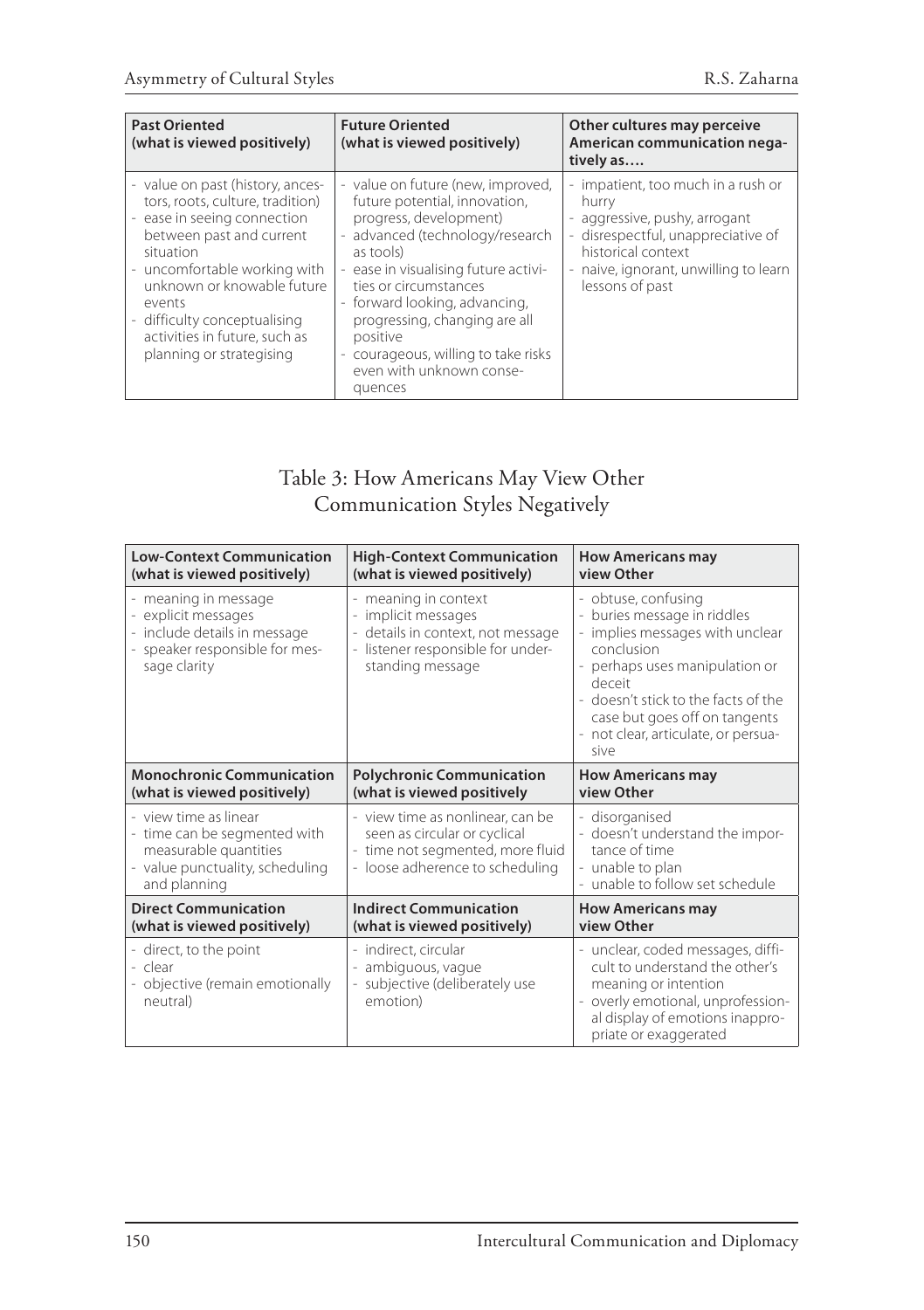| <b>Linear Style</b>                                                                                                                                                                                                                                                                                                                                                                                                                                                                                                                              | <b>Circular Communication</b>                                                                                                                                                                                                                                                                                                                                                                                                                                                                                                                                                                                                     | <b>How Americans may</b>                                                                                                                                                                                                                                                                                                                                                                                                                                                                                                                                                                                    |
|--------------------------------------------------------------------------------------------------------------------------------------------------------------------------------------------------------------------------------------------------------------------------------------------------------------------------------------------------------------------------------------------------------------------------------------------------------------------------------------------------------------------------------------------------|-----------------------------------------------------------------------------------------------------------------------------------------------------------------------------------------------------------------------------------------------------------------------------------------------------------------------------------------------------------------------------------------------------------------------------------------------------------------------------------------------------------------------------------------------------------------------------------------------------------------------------------|-------------------------------------------------------------------------------------------------------------------------------------------------------------------------------------------------------------------------------------------------------------------------------------------------------------------------------------------------------------------------------------------------------------------------------------------------------------------------------------------------------------------------------------------------------------------------------------------------------------|
| (what is viewed positively)                                                                                                                                                                                                                                                                                                                                                                                                                                                                                                                      | (what is viewed positively)                                                                                                                                                                                                                                                                                                                                                                                                                                                                                                                                                                                                       | view Other                                                                                                                                                                                                                                                                                                                                                                                                                                                                                                                                                                                                  |
| - one theme<br>- clear structural organisation<br>with beginning and end<br>- time segmented                                                                                                                                                                                                                                                                                                                                                                                                                                                     | - may have multiple themes<br>- organisational structure fluid<br>- time fluid                                                                                                                                                                                                                                                                                                                                                                                                                                                                                                                                                    | - chaotic, haphazard<br>- priorities unclear, if any<br>- ineffective or inefficient by<br>trying to do too much at one<br>time<br>- disorganised, unfocused<br>- unable to stick to established<br>time schedule                                                                                                                                                                                                                                                                                                                                                                                           |
| <b>Individualistic Style</b>                                                                                                                                                                                                                                                                                                                                                                                                                                                                                                                     | <b>Collectivist Style</b>                                                                                                                                                                                                                                                                                                                                                                                                                                                                                                                                                                                                         | <b>How Americans may</b>                                                                                                                                                                                                                                                                                                                                                                                                                                                                                                                                                                                    |
| (what is viewed positively)                                                                                                                                                                                                                                                                                                                                                                                                                                                                                                                      | (what is viewed positively)                                                                                                                                                                                                                                                                                                                                                                                                                                                                                                                                                                                                       | view Other                                                                                                                                                                                                                                                                                                                                                                                                                                                                                                                                                                                                  |
| - individual's goals valued over<br>group goals<br>- personal accomplishments<br>valued<br>- networking among groups<br>- functional, utilitarian relation-<br>ships maintained forone's own<br>benefit<br>- easy to begin functional rela-<br>tions, easy to sever non-func-<br>tional relations that offer no<br>benefits<br>- relationships can be short-term<br>- tend to trust strangers<br>- value individual freedom and<br>choice<br>- value equality in social relation-<br>ships<br>- value horizontal communica-<br>tion among equals | group's goals valued over indi-<br>vidual goals<br>group solidarity valued<br>÷,<br>- in-group loyalty valued<br>- relationships long-term, trust<br>important<br>- relationship building para-<br>mount importance<br>- strong allegiance or loyalty to<br>members of in-group<br>- distrustful of members of out-<br>groups<br>- important to preserve "public<br>face" of group<br>- dislike public confrontation,<br>prefer private mediation<br>- value well-defined social struc-<br>ture, clear roles<br>value hierarchal structure of<br>superior and subordinate roles<br>- comfortable with vertical com-<br>munication | - too dependent on others for<br>making decisions or taking<br>action<br>- relationships that are illogical,<br>unproductive, or detrimental<br>unable to severe relations even<br>if they obviously offer no bene-<br>fit<br>- subservient<br>- loyal without reason<br>- tolerates inappropriate or illicit<br>behaviours, especially from<br>leaders (ie, corruption, bribery)<br>- inefficient decision making in<br>groups (consensus building<br>time consuming, easier to use<br>take vote and majority rule)<br>- undemocratic<br>- solicitous with superiors, incon-<br>siderate with subordinates |
| <b>Doing Oriented</b>                                                                                                                                                                                                                                                                                                                                                                                                                                                                                                                            | <b>Being Oriented</b>                                                                                                                                                                                                                                                                                                                                                                                                                                                                                                                                                                                                             | <b>How Americans may</b>                                                                                                                                                                                                                                                                                                                                                                                                                                                                                                                                                                                    |
| (what is viewed positively)                                                                                                                                                                                                                                                                                                                                                                                                                                                                                                                      | (what is viewed positively)                                                                                                                                                                                                                                                                                                                                                                                                                                                                                                                                                                                                       | view Other                                                                                                                                                                                                                                                                                                                                                                                                                                                                                                                                                                                                  |
| - emphasis on doing, action,<br>acting, achievement<br>emphasis on measurable<br>action and products of action<br>- reward and recognition for<br>doing and achievements<br>strong tie between word and<br>deed                                                                                                                                                                                                                                                                                                                                  | - emphasis on social position<br>- self defined by who one is in<br>relation to others<br>- high regard or respect for social<br>standing, regardless of achieve-<br>ments                                                                                                                                                                                                                                                                                                                                                                                                                                                        | - status conscious<br>- lazy, unwilling to pitch in and<br>do his share<br>- uncooperative                                                                                                                                                                                                                                                                                                                                                                                                                                                                                                                  |
| <b>Future Oriented</b>                                                                                                                                                                                                                                                                                                                                                                                                                                                                                                                           | <b>Past Oriented</b>                                                                                                                                                                                                                                                                                                                                                                                                                                                                                                                                                                                                              | <b>How Americans may</b>                                                                                                                                                                                                                                                                                                                                                                                                                                                                                                                                                                                    |
| (what is viewed positively)                                                                                                                                                                                                                                                                                                                                                                                                                                                                                                                      | (what is viewed positively)                                                                                                                                                                                                                                                                                                                                                                                                                                                                                                                                                                                                       | view Other                                                                                                                                                                                                                                                                                                                                                                                                                                                                                                                                                                                                  |
| - value on future<br>- new, improved, future poten-<br>tial, innovation, progress,<br>development<br>- advanced (technology and<br>research as tools)<br>- ease in visualizing future activi-<br>ties or circumstances<br>- courageous, willing to take<br>risks even with unknown con-<br>sequences                                                                                                                                                                                                                                             | - value on past (history, ances-<br>tors, roots, culture, tradition)<br>- ease in seeing connection<br>between past and current situa-<br>tion<br>- uncomfortable working with<br>unknown or knowable future<br>events<br>- difficulty conceptualising activi-<br>ties in future, such as planning<br>or strategising                                                                                                                                                                                                                                                                                                             | - backward, stuck, delaying,<br>stalling<br>- unable to accept change or<br>adapt<br>- unable to plan effectively<br>- cowardly, unable to venture<br>into the unknown                                                                                                                                                                                                                                                                                                                                                                                                                                      |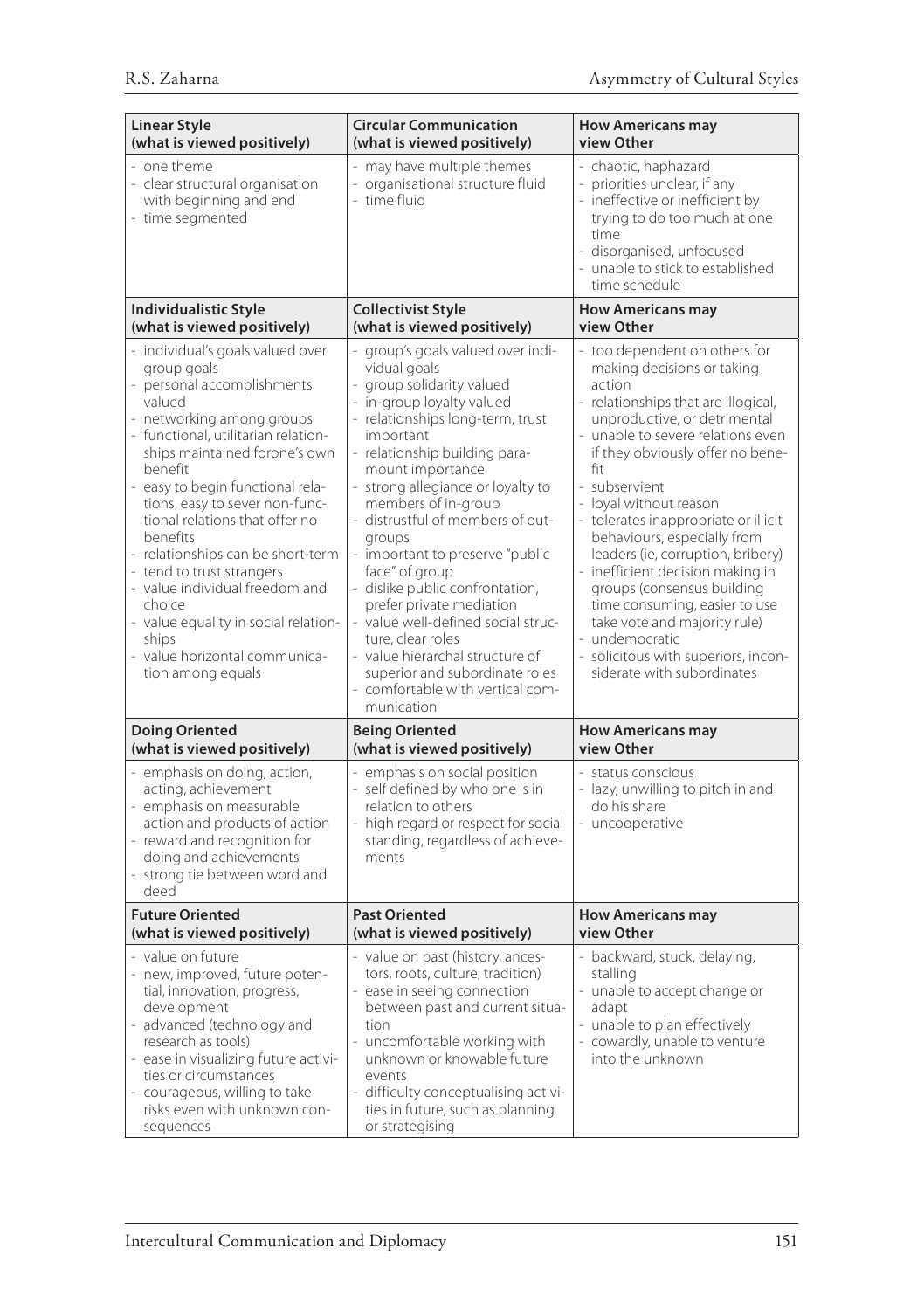| Literate Style                                                                                                                                                                        | <b>Oral/Aural Style</b>                                                                                                                                                                                                        | <b>How Americans may</b>                                                                                                                                                                                                                                                                                                                            |
|---------------------------------------------------------------------------------------------------------------------------------------------------------------------------------------|--------------------------------------------------------------------------------------------------------------------------------------------------------------------------------------------------------------------------------|-----------------------------------------------------------------------------------------------------------------------------------------------------------------------------------------------------------------------------------------------------------------------------------------------------------------------------------------------------|
| (what is viewed positively)                                                                                                                                                           | (what is viewed positively)                                                                                                                                                                                                    | view Other                                                                                                                                                                                                                                                                                                                                          |
| printed, written word valued<br>- singular experience<br>- factual accuracy stressed<br>- logic and coherence<br>- speaker may be detached from<br>audience<br>- analytical reasoning | - oral/aural experienced valued<br>- group experience<br>- imagery and sounds<br>- metaphors, similes<br>- emotional resonance<br>- intuitive insights, word plays<br>- speaker and audience create<br>the experience together | - doesn't respect written docu-<br>ments, even if official or legal<br>- uses illogical or irrational argu-<br>ments<br>- Demagogue, verbose<br>- plays loose with the facts<br>- given to overstatements or<br>exaggerations<br>- uses faulty reasoning<br>- dense, frustration because<br>"they" just don't get it or under-<br>stand the obvious |

# Table 4: From Traditional Diplomacy to Crisis Public Diplomacy

| <b>Traditional Diplomacy</b><br>source - government<br><b>audience</b> - foreign governments                                                                                                                   | message - political, economic, military national interests<br>channel - controlled, contained, secret, private (diplomatic channels) |                                                                                                                                |                                                                                                         |
|----------------------------------------------------------------------------------------------------------------------------------------------------------------------------------------------------------------|--------------------------------------------------------------------------------------------------------------------------------------|--------------------------------------------------------------------------------------------------------------------------------|---------------------------------------------------------------------------------------------------------|
| <b>Public Diplomacy</b><br>source - government<br><b>audience</b> – foreign governments and public<br>message - public interests<br><b>channel</b> – uncontrolled, open, public (mass media and public forums) |                                                                                                                                      |                                                                                                                                |                                                                                                         |
|                                                                                                                                                                                                                |                                                                                                                                      | <b>Traditional Public Diplomacy</b><br>timeframe - long term<br>focus - information, culture, education<br>public - favourable |                                                                                                         |
|                                                                                                                                                                                                                |                                                                                                                                      |                                                                                                                                | <b>Crisis Public Diplomacy</b><br>timeframe - immediate<br><b>focus</b> – political<br>public - hostile |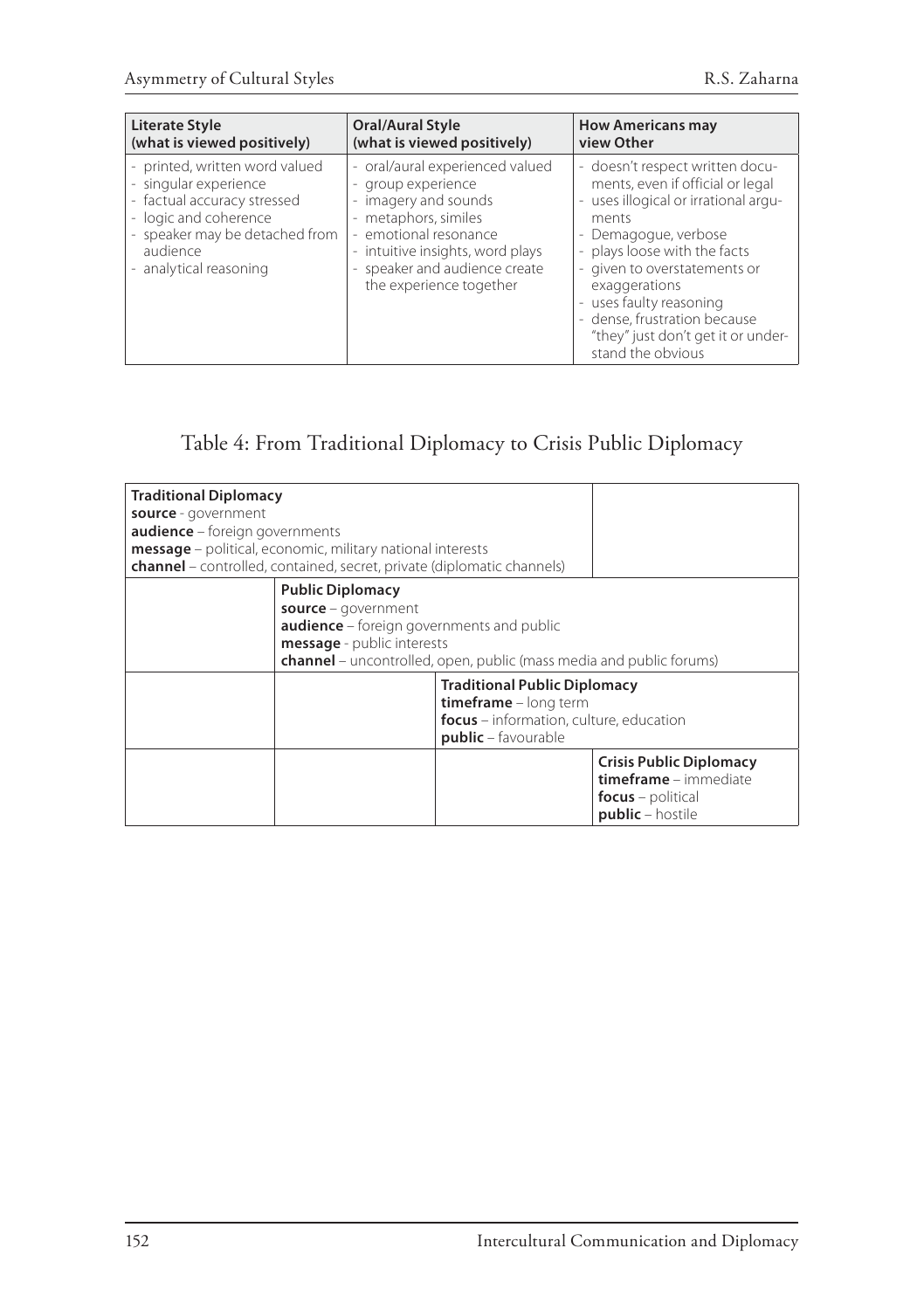# Table 5: Crisis Public Diplomacy: How Intensifying Public Diplomacy Initiatives Creates Division between Domestic and Foreign Publics

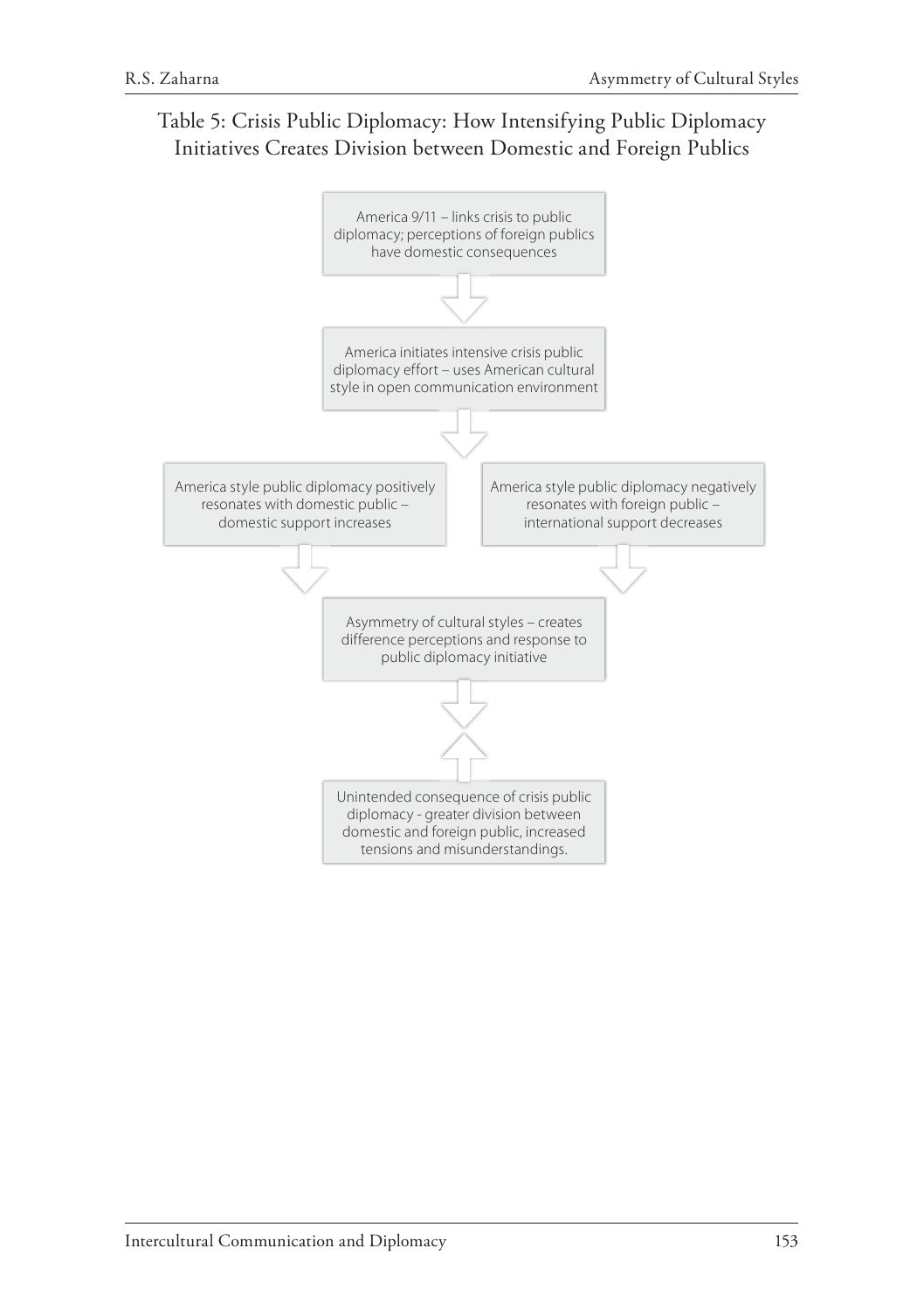## **Endnotes**

- 1 Several studies, including those conducted by the Pew Research Centre, the German Marshall Fund, the Chicago Council on Foreign Relations and the University of Michigan, cite a precipitous drop in favorable support for the United States around the globe, among traditional American allies as well as new adversaries. *The Economist* (2 January 2003) has written of similar findings in a report "Dealing with a Superpower," as has the Council on Foreign Relations, *Public Diplomacy: A Strategy for Reform* (2 August 2002), available online (**http://www.cfr.org/ pubs/Task-force\_final2-19.pdf**).
- 2 For more complete discussions of American cultural patterns, see Edward C. Stewart and Milton J. Bennett, *American Cultural Patterns: A Cross-Cultural Perspective* (Yarmouth, Maine: Intercultural Press, 1991); and John C. Condon and Fathi Yousef, *An Introduction to Intercultural Communication* (Indianapolis: Bobbs-Merrill, 1983).
- 3 Edward T. Hall, *Beyond Culture* (New York: Anchor, 1976).
- 4 Stella Ting-Toomey, "Toward a Theory of Conflict and Culture," in *Communication, Culture and Organisational Processes*, ed. L. Gudykunst, L. Stewart and S. Ting-Toomey (Beverly Hills: Sage, 1985).
- 5 G. Chen and W. Starosta, *Foundations of Intercultural Communication* (Boston: Allyn & Bacon, 1998), 50.
- 6 Edward T. Hall, "Context and Meaning," in *Intercultural Communication: A Reader*, ed. Larry Samovar and Richard E. Porter (Belmont, California: Wadsworth, 1982), 18.
- 7 David Levine, *The Flight from Ambiguity* (Chicago: University of Chicago Press, 1982).
- 8 Ibid., 32.
- 9 Ibid., 29.
- 10 Ibid., 32.
- 11 Dorothy Lee, "Lineal and Nonlineal Codification of Reality," in *The Production of Reality*, ed. P. Kollock and J. O'Brien (Thousand Oaks, CA: Pine-Forge Press, 1977), 101-111. (Reprinted from *Psychosomatic Medicine*, 12 (1950), 89-97.)
- 12 Carley Dodd, *Dynamics of Intercultural Communication* (Dubuque, IA: Wm. C. Brown, 1982).
- 13 Ibid., 162.
- 14 W. Ong, "Literacy and Orality in Our Times," *Journal of Communication*, 30 (1980), 197-204.
- 15 E. Gold, "Ronald Reagan and the Oral Tradition," *Central States Speech Journal*, 39 (1988).
- 16 Cicero cited in ibid, 160.
- 17 See ibid and C. Feldman, "Oral Metalanguage," in *Literacy and Orality*, ed. D. Olson and N. Torrance (New York: Cambridge University Press, 1991).
- 18 Deborah Tannen, *Spoken and Written Language: Exploring Orality and Literacy*  (Norwood, NJ: ABLEX, 1982).
- 19 M. M. Henle, "On the Relations between Logic and Thinking," *Psychological Review*, 69 (1962), 371.
- 20 Gold, "Ronald Reagan," 170.